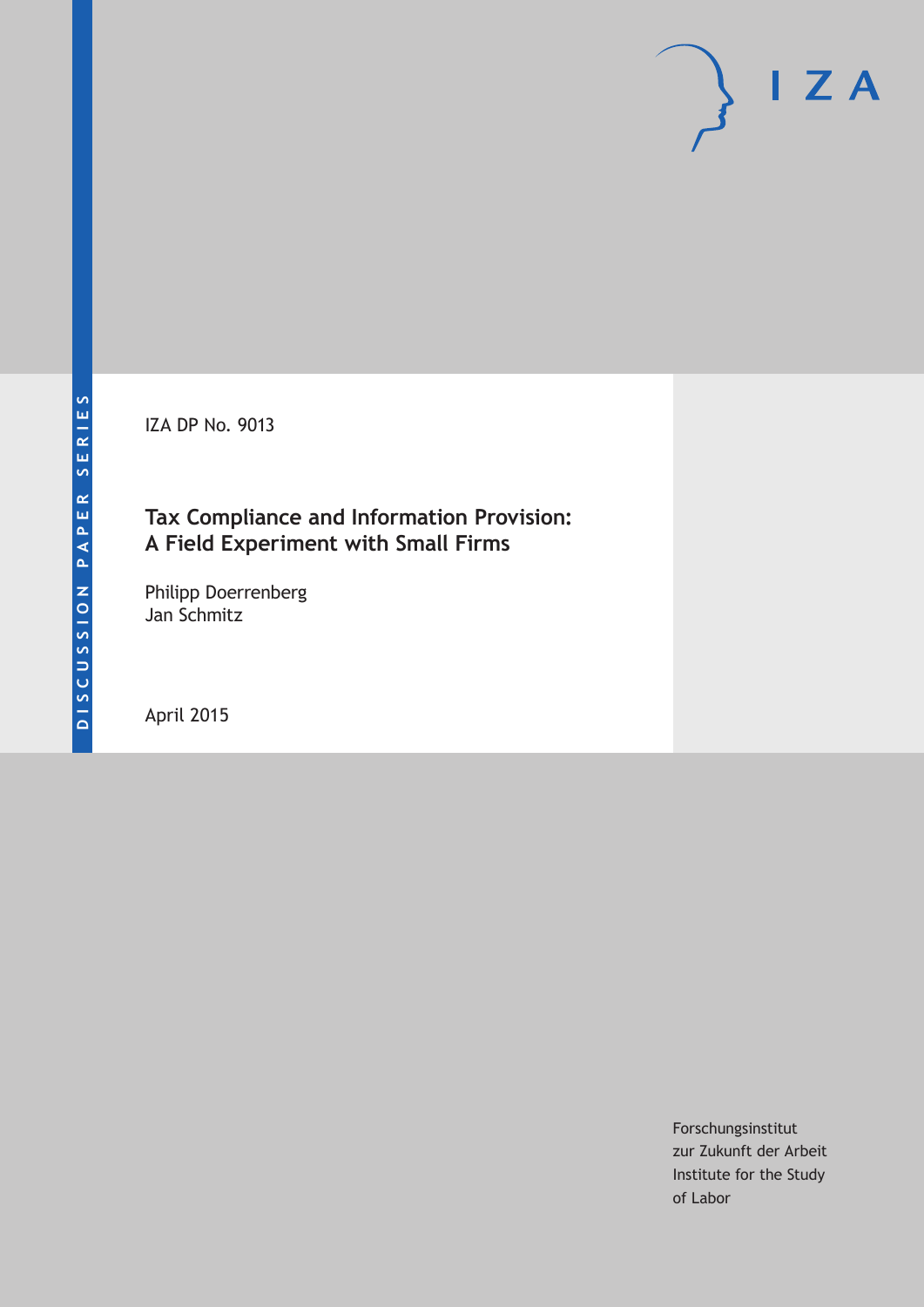# **Tax Compliance and Information Provision: A Field Experiment with Small Firms**

### **Philipp Doerrenberg**

*ZEW Mannheim and IZA*

### **Jan Schmitz**

*University of Lausanne*

### Discussion Paper No. 9013 April 2015

IZA

P.O. Box 7240 53072 Bonn Germany

Phone: +49-228-3894-0 Fax: +49-228-3894-180 E-mail: iza@iza.org

Any opinions expressed here are those of the author(s) and not those of IZA. Research published in this series may include views on policy, but the institute itself takes no institutional policy positions. The IZA research network is committed to the IZA Guiding Principles of Research Integrity.

The Institute for the Study of Labor (IZA) in Bonn is a local and virtual international research center and a place of communication between science, politics and business. IZA is an independent nonprofit organization supported by Deutsche Post Foundation. The center is associated with the University of Bonn and offers a stimulating research environment through its international network, workshops and conferences, data service, project support, research visits and doctoral program. IZA engages in (i) original and internationally competitive research in all fields of labor economics, (ii) development of policy concepts, and (iii) dissemination of research results and concepts to the interested public.

<span id="page-1-0"></span>IZA Discussion Papers often represent preliminary work and are circulated to encourage discussion. Citation of such a paper should account for its provisional character. A revised version may be available directly from the author.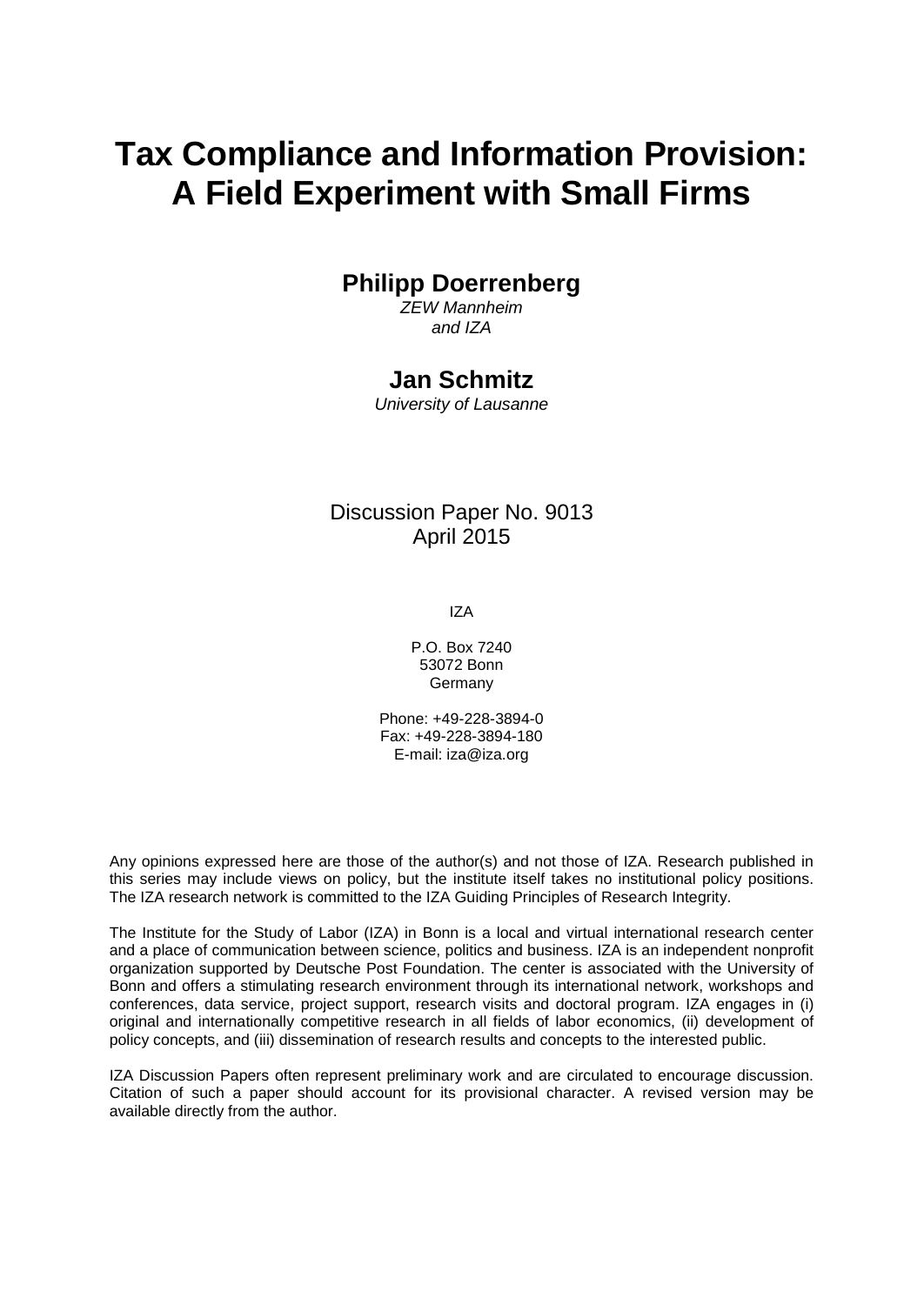IZA Discussion Paper No. 9013 April 2015

# **ABSTRACT**

# **Tax Compliance and Information Provision: A Field Experiment with Small Firms[\\*](#page-1-0)**

We study a field experiment on tax compliance in Slovenia. Small accounting companies were randomly assigned to an untreated control group and two treatment groups. Companies in the first treatment group received a letter that highlighted the importance of paying taxes and informed about the likelihood of becoming subject to an audit. In the second treatment group, tax officers from the tax authorities handed out in person the same letter that companies in the first treatment group received by post. The results indicate that such letters can increase compliance, and trigger even more compliance if handed over in person. These findings are in line with the theoretical predictions that we derive to rationalize the experiment.

JEL Classification: H20, H32, H50, C93

Keywords: tax compliance, audits, randomized field experiment, tax authority, information provision

Corresponding author:

Jan Schmitz University of Lausanne UNIL-Dorigny Internef 695 1015 Lausanne **Switzerland** E-mail: [jan.schmitz@unil.ch](mailto:jan.schmitz@unil.ch)

We would like to thank the tax authorities in Slovenia, especially Jana Achin and Daria Šinkovec, for giving us the opportunity to design and organize the field experiment. Our contact to the Slovenian tax authorities was established at a workshop at the European Commission in 2013. We thank Thomas Hemmelgarn and Benedikt Herrmann for initiating this workshop and inviting us. Denvil Duncan, Clemens Fuest, Tuoma Kosonen, Andreas Peichl, Christian Zehnder and Christopher Zeppenfeld provided helpful comments and suggestions.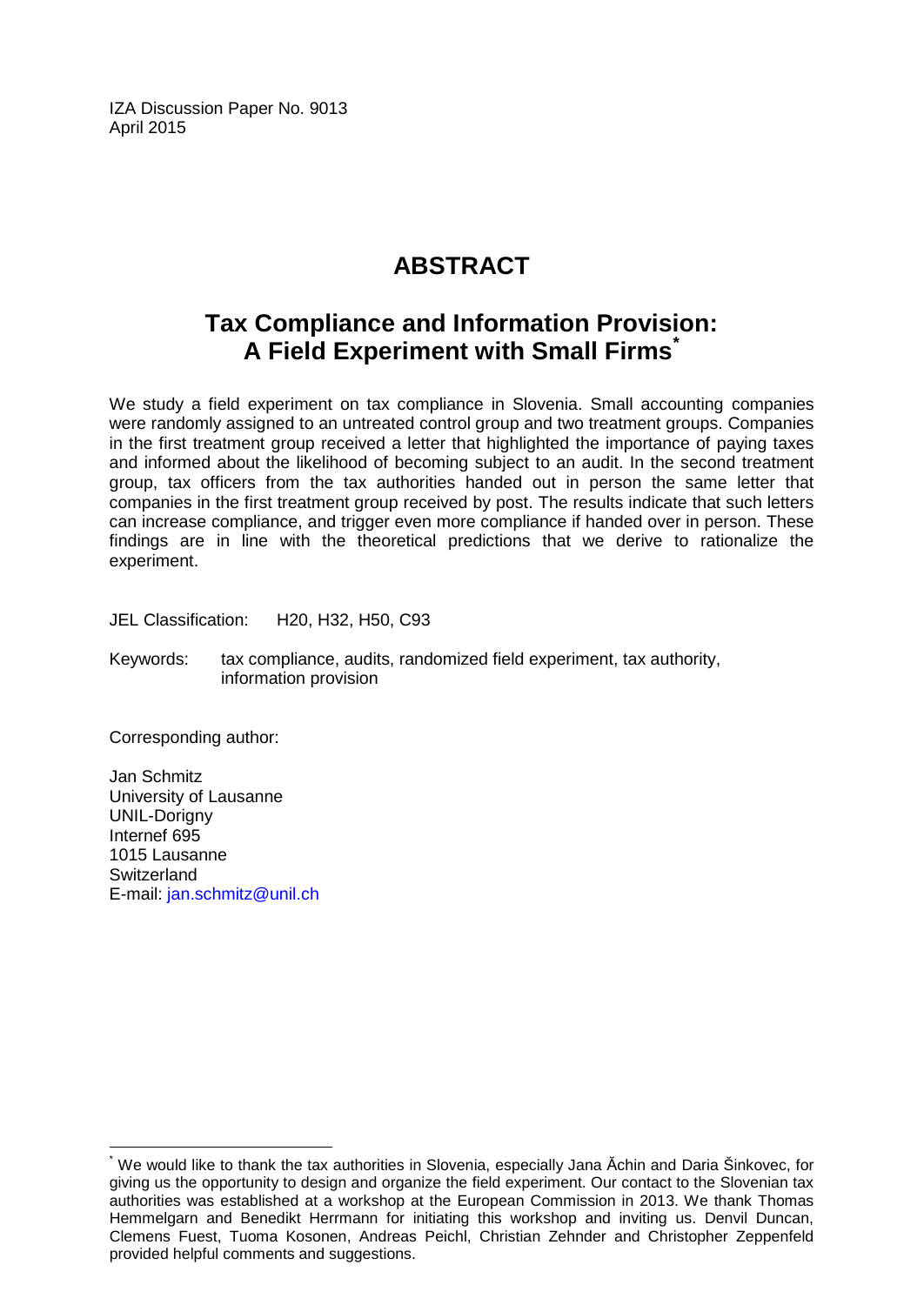### 1 Introduction

Tax noncompliance is a significant problem in many countries around the world.<sup>[1](#page-3-0)</sup> There is compelling evidence that a large portion of overall noncompliance can be attributed to taxpayers that self-report taxable income rather than those that are subject to thirdparty reporting and tax-withholding [\(Slemrod 2007;](#page-21-0) [Kleven et al. 2011\)](#page-20-0). One important question that arises then is: how can compliance be improved among taxpayers that self-report their income? Mechanisms that have been suggested in the literature include, among others, improving tax morale (e.g., [Luttmer and Singhal 2014\)](#page-20-1), information on audit probabilities (e.g., [Kleven et al. 2011\)](#page-20-0) and closer interaction with the tax authorities (e.g., [Alm 2012\)](#page-18-0). In this paper, we study these mechanisms in the context of a field experiment with small firms – a group of taxpayers that is usually considered to have high propensities of noncompliance while yet being scarcely investigated in the literature.

We analyze a field experiment that was conducted in cooperation with the Slovenian tax authorities in January 2014. 142 small accounting companies in a municipal region of Slovenia (called Kranj) were randomly divided into three groups: an untreated control group and two treatment groups. In the first treatment group, firms received a letter by post that reminded them of the importance of paying taxes and informed about the likelihood (of 10%) of becoming subject to an audit. In the second treatment group, the same letter that was sent to firms in the first treatment group was handed over in person to company representatives by tax officers from the financial administration. These socalled mobile units were the same for each company and were instructed not to provide any extra information which were not stated in the letter. Using official tax-reporting data provided by the Slovenian authorities, this field-experimental set-up allows us to study (i) how a letter containing moral appeals and salient audit probabilities affects tax compliance of small firms, and (ii) whether the interaction channel with the tax authority – in person or via mail – affects compliance.

To identify the effect of the randomized intervention, the Slovenian tax authorities provided data on earnings reported for tax purposes of all firms in the experiment for the years 2012 and 2013. Since the experiment took place before the companies reported their 2013 earnings to the tax authorities, we can rely on a simple difference-in-differences design where we compare the evolution in earnings between the years 2012 and 2013 across the three groups of companies. The experimental results indicate that the treatment letter increased compliance, and leads to even more compliance if handed over in per-

<span id="page-3-0"></span><sup>&</sup>lt;sup>1</sup>For example, the Internal Revenue Service estimated the tax gap  $-$  i.e., the difference between taxes owed and taxes paid in a fiscal year – in the United States in 2006 to be around 450 billion US Dollars which is roughly 17% of all true tax liabilities [\(IRS 2012\)](#page-20-2). For the UK, the government agency HM Revenue & Customs reports that the 2010/2011 tax gap is 32 billion Pounds (about 54 billion US Dollars) which corresponds to 6.7% of all tax liabilities [\(HMRC 2012\)](#page-20-3). Tax noncompliance is suggested to be an even more severe problem in developing and transitional countries [\(Schneider and Enste 2000\)](#page-21-1).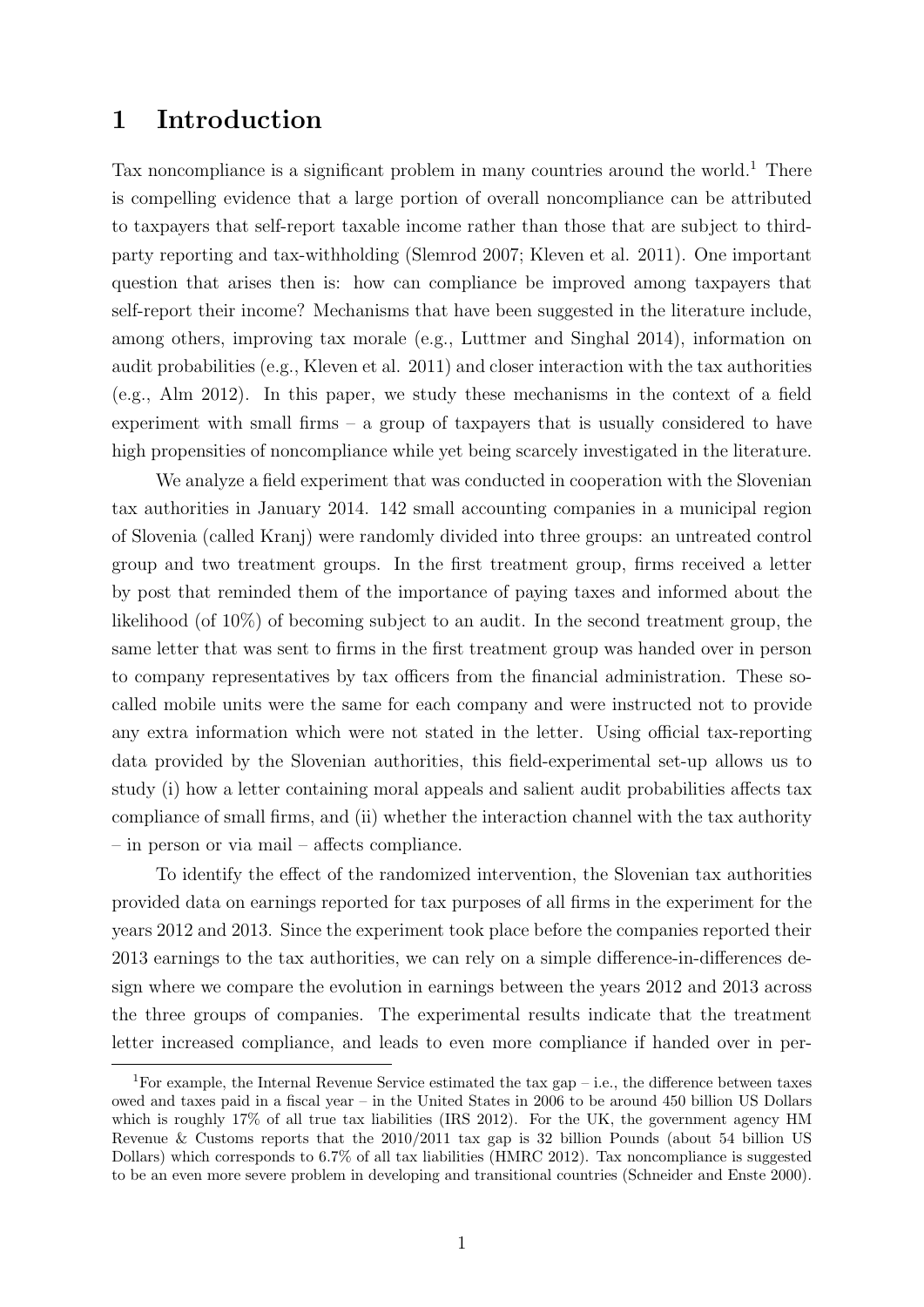son. That is, changes in taxable earnings between 2012 and 2013 are higher in the first treatment group (letter sent by post) relative to the control group, and higher in the second treatment group (letter handed over by mobile units) relative to the first treatment group. These effects are fairly sizable. For example, the average percentage change between the self-reported tax base in 2012 and 2013 is 1.87% in the control group, 12.63% in the "letter" treatment group and 20.28% in the "visit" treatment group. However, our non-parametric tests and parametric regressions reveal that these differences across the groups are not distinguishable from zero in a statistical sense. The lack of statistical significance is likely to be due to the low number of observations.[2](#page-4-0) The field-experimental results therefore provide suggestive evidence that is intuitively appealing, but we are not able to reject the null of no treatment effects. Our findings are in line with the theoretical predictions that we derive to rationalize the experiment.

Our paper speaks to the large literature on tax compliance and contributes to the recently growing literature using field experiments to study compliance behavior (e.g., [Slemrod et al. 2001;](#page-21-2) [Kleven et al. 2011;](#page-20-0) [Pomeranz 2015;](#page-21-3) [Kosonen and Ropponen 2013;](#page-20-4) [Hallsworth et al. 2014;](#page-20-5) [Del Carpio 2014;](#page-19-0) [Dwenger et al. 2014\)](#page-19-1). We particularly add to an understanding of how (i) moral appeals, (ii) information about audits and (iii) interactions with tax authorities may affect compliance: First, older studies find no sizable effects of moral appeals on compliance (e.g., [Blumenthal et al. 2001;](#page-19-2) [Torgler 2004\)](#page-21-4). However, recent work by [Hallsworth et al. \(2014\)](#page-20-5) and [Del Carpio \(2014\)](#page-19-0) finds positive compliance effects of morale appeals in the form of, for example, information on overall compliance levels in the population. Second, information about audit probabilities and threat-of-audit letters are consistently shown to have positive effects on compliance, especially on self-reported income (e.g., [Slemrod et al. 2001;](#page-21-2) [Kleven et al. 2011;](#page-20-0) [Pomeranz](#page-21-3) [2015\)](#page-21-3). Third, while we are not able to distinguish the effect of moral appeals and audit information in our experimental context, our paper provides indications that a more personal way of transmitting information to taxpayers triggers a stronger effect on compliance than non-personal interactions. This supports the notion put forward by [Alm \(2012\)](#page-18-0) (also see [Alm et al. 2010](#page-19-3) and [Gangl et al. 2015\)](#page-20-6) that an improved and more personal way of interaction between taxpayers and tax-authorities may improve compliance.

In a broader perspective, our paper provides additional indications that tax compliance decisions cannot solely be viewed as risky gambles where taxpayers maximize their expected utility [\(Allingham and Sandmo 1972\)](#page-18-1). In particular, we show that nonpecuniary issues – such as the transmitting mechanism that should not affect purely rational taxpayers who trust the institutions in place – may play a role also for small companies which are usually assumed to be more rational than individual households.

<span id="page-4-0"></span> ${}^{2}$ In section [4.3,](#page-16-0) we report the results of a power analysis which indicates that we would have needed roughly 200 observations per cell to obtain statistically significant results.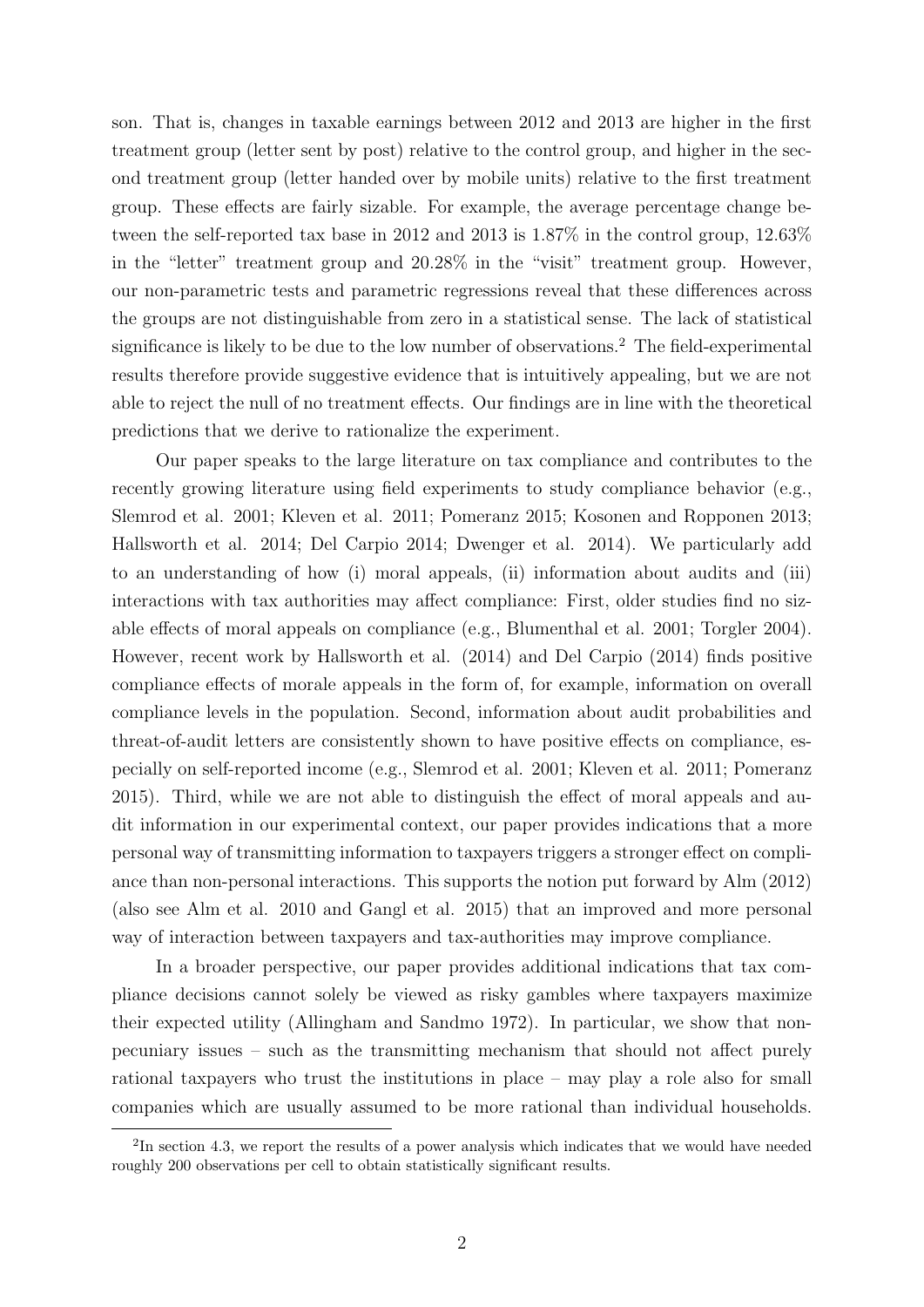In addition, we generally contribute to an understanding of tax-compliance behavior of firms. Although it is often presumed that firms, especially small firms with self-reported earnings, tend to have high likelihoods of non-compliance, evidence is very scarce. [De-](#page-19-4)[Backer et al. \(2012\),](#page-19-4) [Kosonen and Ropponen \(2013\),](#page-20-4) [Carrillo et al. \(2014\),](#page-19-5) [Slemrod](#page-21-5) [et al. \(2015\)](#page-21-5) and [Pomeranz \(2015\)](#page-21-3) are notable exceptions that are complementary to our paper in understanding tax-compliance behavior of firms. However, as opposed to our paper, these studies do not contribute to the question of whether small firms are subject to behavioral inconsistencies in the context of tax compliance.

We also add to the behavioral-economics literature showing that personal communication may trigger stronger effects than less personal and more anonymous ways of communicating. For example, [Ben-Ner and Putterman \(2009\)](#page-19-6) highlight that personal communication, compared to anonymous communication, increases trust in social dilemmas (see also [Balliet 2009](#page-19-7) for a review). Our paper hence suggests that some of the results in behavioral economics are also likely to apply to the economics of tax evasion.

The paper proceeds as follows. Section [2](#page-5-0) gives an overview of the field experiment and provides summary statistics. Section [3](#page-9-0) derives predictions regarding the treatment effects which help to rationalize the field experiment. Section [4](#page-13-0) presents and discusses the results, and Section [5](#page-18-2) concludes the paper.

### <span id="page-5-0"></span>2 The field experiment

This section gives an overview of the field-experimental design and procedures, illustrates organizational issues and provides summary statistics for all firms that were part of the experiment.

#### 2.1 Experimental design

142 small accounting firms in the Slovenian region of Kranj were chosen to be part of the field experiment. The companies did not know that they were subject to a randomized intervention. All participating firms were randomly assigned to be either in a control group, a "letter" treatment or a "visit" treatment. In total, 32 firms were selected to be in the untreated control group, 80 firms were in the letter treatment and received a letter from the tax authorities, and 30 firms were randomly selected into the visit treatment which received a visit from the customs officers (see below for pre-treatment summary statistics). The reason we assigned a larger number of firms into the letter treatment was that we are aware of the fact that this treatment intervention may be suffering from noise. Although we presume that official letters from the authorities are actually read, it is unobservable whether letters are really read and, if so, by whom. Thus, we increased the number of firms that received a letter to make meaningful inferences from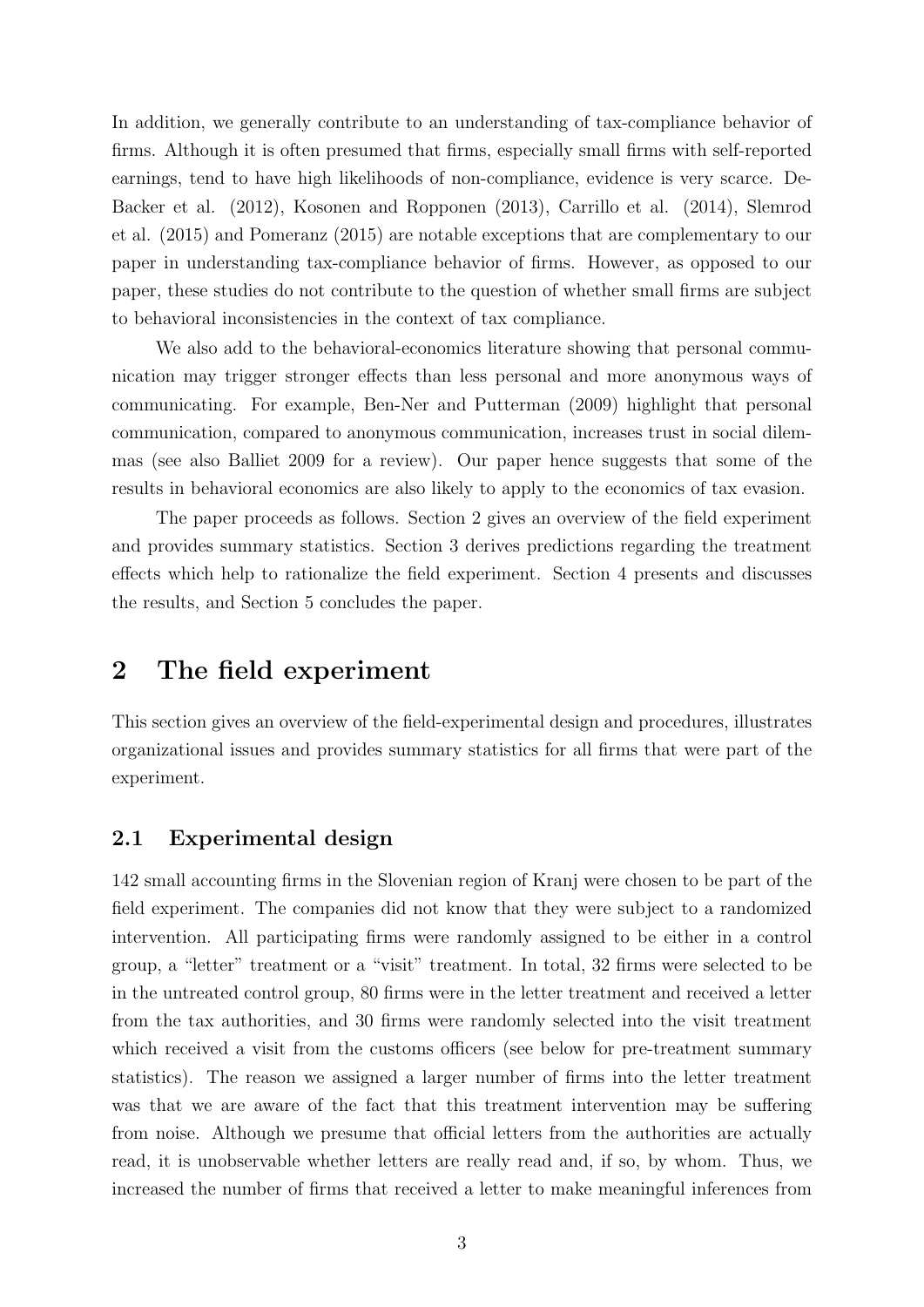our between-treatment comparisons. All experimental interventions took place between January 13th and January 22nd, 2014.

Firms in the control group were not treated in any way. Firms in the letter treatment received a letter by the local tax authority by post. The translated letter is displayed in the Appendix. The letter first included a reminder that paying taxes is "a civic duty" and that "taxes are important to maintain public schools, public infrastructure and public health provision". In a next step, the firms were informed that they are part of a special investigation which implies that 10% of all accounting firms in the region of Kranj would be subject to tax audits. The letter also contained the information that these audits will be regarding the tax returns for the year 2013 which are due in April 2014 (hence after the treatment intervention).[3](#page-6-0) The general structure and wording of the letter is in line with field experiments in the literature (e.g., [Kleven et al. 2011\)](#page-20-0).

Firms in the visit treatment were personally approached by so-called mobile units. These units were staffed with two tax officers who are employees of the local tax authority. The mobile units were instructed to ask for the highest company representative available and to hand over a letter. This letter was the exact same letter that firms in the letter treatment received by post. The tax officers read the letter to the company representative but were instructed not to respond to any questions asking for additional information not contained in the letter. As a result, firms in the visit treatment were provided the same information as firms in the letter treatment, but the transmission channel was different: personal interaction with the tax authority rather than a letter sent by post.

#### 2.2 Motivation of the experimental design

The overall aim of the field experiment is to identify practices which may help to increase tax compliance of small companies. The focus is on small profit-maximizing firms with good evasion opportunities because they are presumed to have high propensities of noncompliance and it is in the interest of policy-makers and tax-administrations to improve compliance among this group.[4](#page-6-1) Though suspected to evade large amounts of taxes, small firms have not been at the center of the literature and it is not clear whether they are also affected by non-pecuniary factors that go beyond standard profit-maximizing considerations.

The results of this experimental design allow us to study (i) how a letter containing moral appeals along with a statement about an audit probability of 10% affects com-

<span id="page-6-0"></span><sup>&</sup>lt;sup>3</sup>The last paragraph further informed the companies that a few selected taxpayers who are clients of accounting companies in Kranj are being selected for audits as well.

<span id="page-6-1"></span><sup>&</sup>lt;sup>4</sup>The Slovenian tax authorities provided us with anecdotal evidence that noncompliance of small firms is a considerable problem in their country.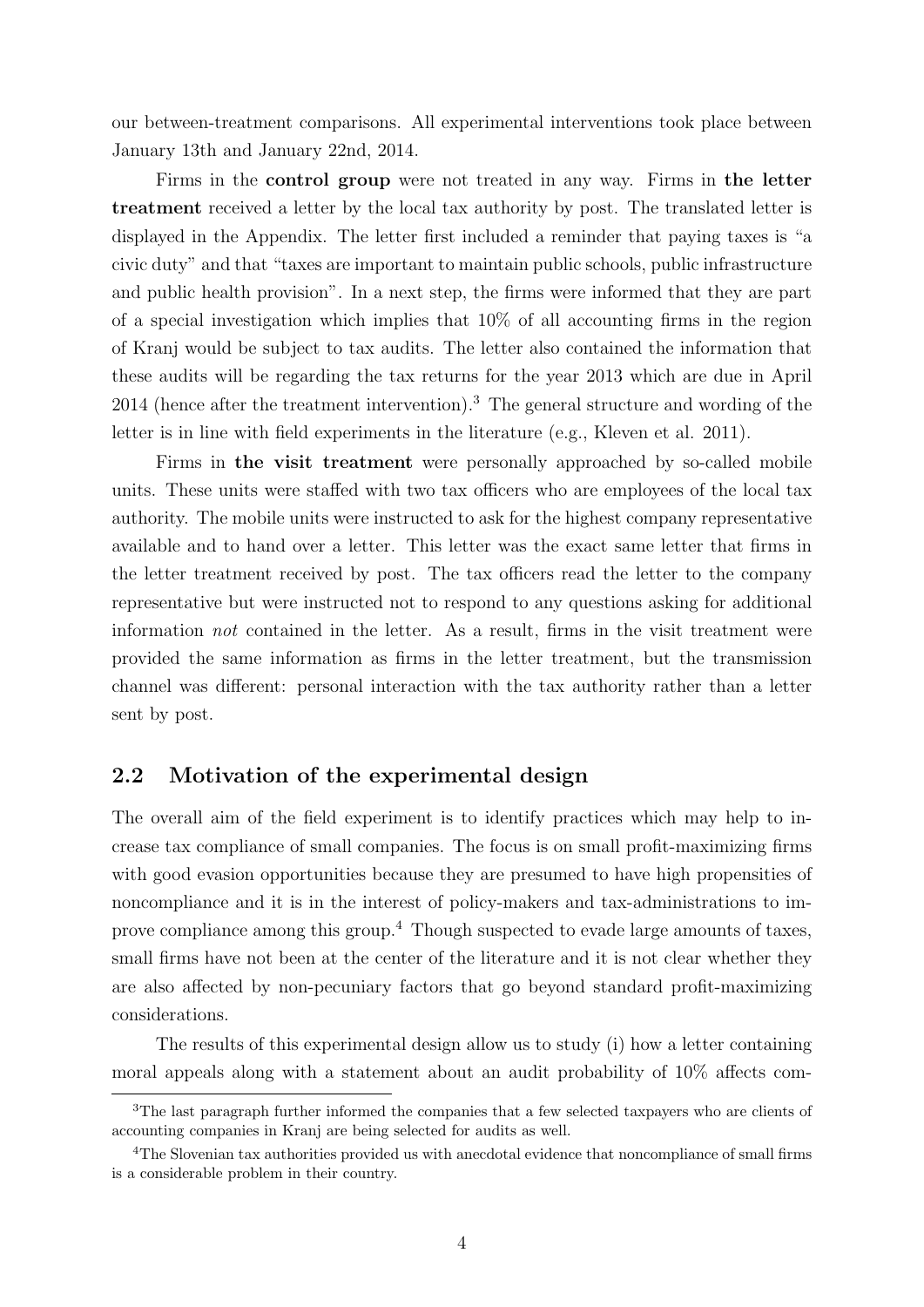pliance of these small firms and (ii) whether the way this letter is transmitted to the group of small-firm taxpayers – in-person delivery (face-to-face) or by letter sent by post – makes a difference. The design does not allow us to identify the exact channel along which a potential treatment effect of the letter runs in (i). Such an effect may either be attributable to the moral appeals in the letter or to the stated audit probability of 10%. However, we are mainly interested in whether the way of information transmission affects compliance. We therefore decided to use a treatment letter similar to the one in [Kleven et al. \(2011\)](#page-20-0) that has been shown to be effective in raising tax compliance. That is, while this formulation of the letter does not allow to disentangle the effect of morale appeal and the stated audit probability, it is likely to affect compliance and is therefore suitable for our experiment.

In principle, a tax authority has several possibilities to interact with taxpayers: letters sent by post, email, phone calls or personal visits from tax officers. So why did we focus on postal letters and personal visits? First, email addresses and phone numbers of relevant corporate representatives are usually not known to the financial administration. In addition, even if these communication channels were available, it is uncertain whether they would have the desired effect of triggering attention. The reasons are, among others, spam filters, administrative staff answering the phone and generally low salience. Second, postal letters and personal visits constitute two extremes of formal interaction: very formal (letter) vs. very personal (visit). Hence, we presumably estimate an upper-bound effect of the transmission channel: relative to the visit group, the effect of other, less personal interactions may be smaller than the face-to-face effect in our experiment. Third, the personal face-to-face interaction is interesting from an academic perspective because face-to-face interactions have been shown to make a difference in other contexts and it is desirable to study whether this way of communicating also constitutes a difference in the context of evasion.

Our experimental design also allows us to study if small firms' compliance decisions are affected by non-pecuniary factors that go beyond simple mechanisms of profitmaximizing. The literature has shown that tax compliance decisions of individuals are affected by non-pecuniary factors such as conditional cooperation and social norms [\(Frey](#page-20-7) [and Torgler 2007;](#page-20-7) [Traxler 2010;](#page-21-6) [Hallsworth et al. 2014;](#page-20-5) [Del Carpio 2014;](#page-19-0) [Lefebvre et al.](#page-20-8) [2014\)](#page-20-8), tax morale or intrinsic motivations [\(Halla 2012;](#page-20-9) [Dwenger et al. 2014\)](#page-19-1), cognitive biases such as overestimation of audit probabilities [\(Erard and Feinstein 1994;](#page-20-10) [Scholz and](#page-21-7) [Pinney 1995\)](#page-21-7) and a lack of information about cheating possibilities [\(Paetzold and Winner](#page-21-8) [2014\)](#page-21-8). However, it is yet to explore whether such factors also affect firms that are often assumed to be pure profit-maximizer in the spirit of the seminal [Allingham and Sandmo](#page-18-1) [\(1972\)](#page-18-1) model. Our experimental design can contribute to the exploration of this important question because rational firms should not be affected by the way the treatment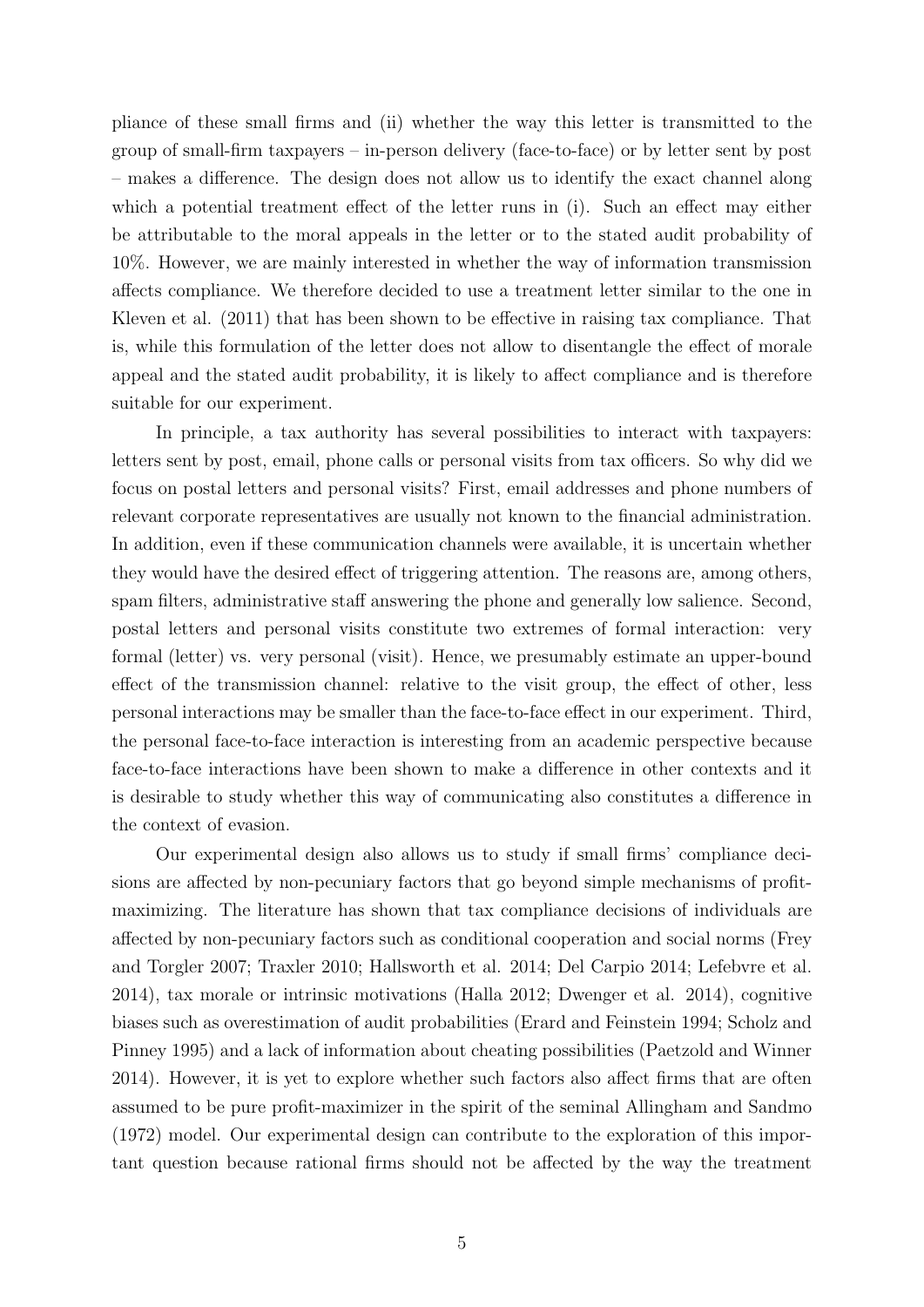letter is transmitted: since the audit probability and all other factors that are relevant in the simple Allingham-Sandmo framework are constant across treatment groups, any treatment effect of the visit treatment relative to the letter treatment is attributable to non-pecuniary factors and would suggest that small firms' evasion decisions may also be subject to "behavioral" biases.

#### 2.3 Data, outcome variable and summary statistics

We seek to identify how the treatment interventions described above affected tax compliance. For this purpose, the tax authority of Kranj provided data from tax returns of all firms that were part of the experiment. As an outcome variable in our analyses, we focus on the tax base (before tax reliefs) which is based on self-reported earnings and losses of the firms. The tax base variable therefore constitutes the basis for the firm's taxable income. We have access to data regarding the tax years 2012 and 2013. Tax returns for a tax year t are due in April of year  $t + 1$ . That is, since the interventions took place in January 2014, we have data on the reported tax bases of each firm before the treatment intervention and after the treatment intervention. In order to ensure credibility and avoid deception, the tax authorities audited the 2013 tax returns (due in April 2014) of 14 firms, corresponding closely to the audit probability of 10% that was stated in the treatment letters.

Table [1](#page-9-1) presents summary statistics separated by control and treatment groups for the pre-treatment year 2012. We were provided information on profits, number of employees, number of branches of this firm and the tax base (our outcome variable) of all 142 accounting firms that were part of the experiment (32 in control group, 80 in letter treatment and 30 in visit treatment). The comparison of variables between treatment groups indicates that our randomization progress was successful: there are no statistically significant differences in the 2012 (pre-treatment) levels of all variables between the three groups according to non-parametric Mann-Whitney-U tests. The summary statistics indicate that the firms in the experiment are rather small. Their average tax bases are around 10,000 EUR, they generate average profits of about 12,500 EUR, and they have on average 2.3 employees who mostly work in only one branch.

#### 2.4 Implementation of the experiment

The field experiment was organized in cooperation with the tax authorities in Slovenia. We, the authors of this paper, designed the experiment taking into account the constraints (e.g., capability to run a certain number of audits) and possibilities (e.g., availability of mobile units) of the tax authority. We randomized the firms into three groups, formulated the treatment letter and provided instructions on the implementation of the experiment.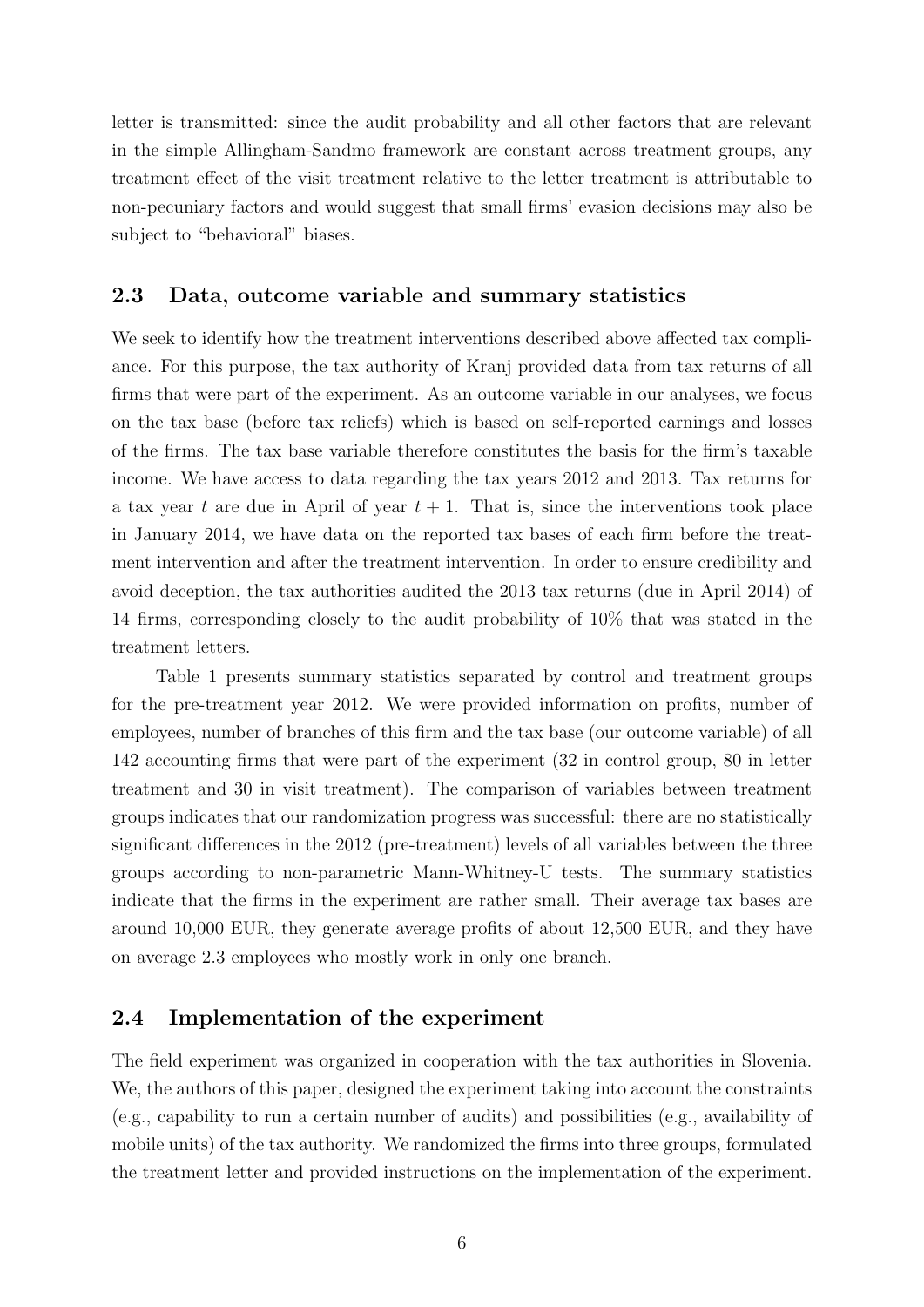| Group   | Tax base   | Profit     | <b>Employees</b> | <b>Branches</b> | N   |
|---------|------------|------------|------------------|-----------------|-----|
| Control | 9087.00    | 10628.93   | 2.81             | 1.22            | 32  |
|         | (11506.68) | (12433.47) | (2.84)           | (0.42)          |     |
| Letter  | 10650.31   | 14051.23   | 2.21             | 1.29            | 80  |
|         | (19615.78) | (23905.72) | (2.52)           | (0.53)          |     |
| Visit   | 10017.27   | 10824.84   | 2.03             | 1.43            | 30  |
|         | (12152.41) | (12186.07) | (2.25)           | (0.68)          |     |
| Total   | 10164.28   | 12598.38   | 2.31             | 1.30            | 142 |
|         | (16597.33) | (19684.27) | (2.54)           | (0.55)          |     |

<span id="page-9-1"></span>Table 1: Summary statistics by treatment group, 2012, pre treatment

Notes: Summary statistics by treatment status before treatment in year 2012. Tax base is the firm's tax base (before reliefs) in that year (in EUR). Profit indicates profits made during the year (in EUR). *Employees* is the number of employees the firm has, and *Branches* is the number of the firm's branches. N indicates the number of firms in each group. Reported are means with standard deviations in parentheses. Firms in the control group were untreated. Firms in the first treatment group (Letter) received the treatment letter by post. Firms in the second treatment group (Visit) were handed over the treatment letter in person.

The actual implementation of the experiment was carried out by the Slovenian tax authority. That is, they, for example, sent the letters to the firms and organized the work of the mobile units. The tax authority also provided the tax return data that we use for empirical analyses.

### <span id="page-9-0"></span>3 Predictions

Based on and informed by existing literature on tax compliance and communication, this section derives predictions regarding the effects of our randomized treatment interventions. As we emphasized before it is not clear from an ex-ante perspective if small companies act purely rational or if they are subject to inconsistent "behavioral" behavior. However, the answer to the question of whether firms are purely rational or not yields different predictions for our experimental outcome. In the following, we make two contradicting assumptions about the behavior of small firms: under the first assumption, firms are purely rational and not subject to any biases, and under the second assumption firms are subject to inconsistent, biased behavior that has been shown to be prevalent among individuals. We then proceed and derive behavioral predictions based on both these assumptions.

Assumption A: Small firms are rational taxpayers that maximize their profits and are not subject to behavioral inconsistent behavior.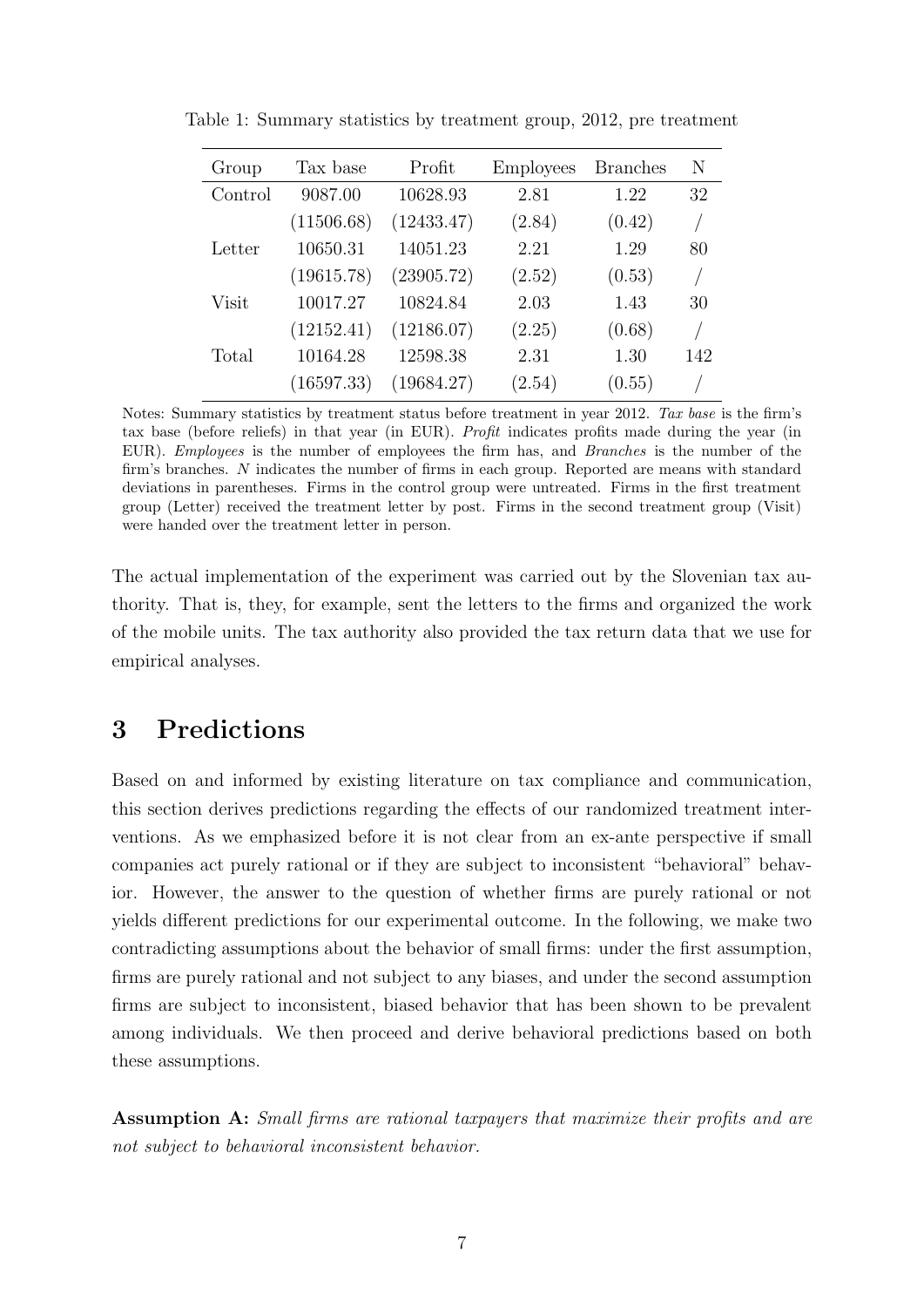Assumption B: Small firms are non-rational taxpayers that maximize their profits but they are subject to behavioral inconsistent behavior.

#### 3.1 Predictions under assumption A: Rational Taxpayers

Purely rational taxpayers are not affected by any non-pecuniary factors, such as morale appeals, and behave according to the Allingham-Sandmo framework. That is, taxpayers have full information over all relevant factors and their tax compliance decisions are exclusively affected by tax rates, fines and audit probabilities. In our experimental set-up, purely rational firms could be affected by the treatment letter because the audit probability of 10% stated therein may be higher than past audit probabilities, and hence signals an increase in the audit probability. In contrast, the morale appeal stated in the letter does not affect compliance. Hence, we derive prediction A1 as follows:

Prediction A1: Firms are rational taxpayers that are not influenced by moral appeals. Any effects of the treatment letter on compliance, relative to the control group, are due to an increase in the audit probability.

Prediction A1 states that we can expect a compliance effect of the treatment letter relative to the control group for rationally behaving firms. In contrast, however, we do not expect that rational taxpayers are affected by the way the letter is transmitted. Delivering the letter face-to-face in person does not alter any factors included in the Allingham-Sandmo framework. In particular, since the audit probability is explicitly stated to be 10% in both treatments, the transmission channel should not make a difference.[5](#page-10-0) Following this line of argumentation, we propose prediction A2:

**Prediction A2:** Firms are rational taxpayers that are not affected by the way a message is transmitted. There is no change in compliance rates in the visit treatment relative to the letter treatment.

<span id="page-10-0"></span><sup>5</sup>Rationally-behaving taxpayers might respond differently to the visit than to the letter because the visit is a more costly signal than the letter sent by post. If taxpayers do not believe in the audit probability announced by the tax authorities in the treatment letter and consider it a bluff, they might interpret the visit as a more credible signal for an audit than the letter. As a result, they might respond more strongly to the visit relative to the letter. However, we do not find this plausible because Slovenia, a member of the European Union and OECD, has stable institutions where it seems unlikely that the government deceives its taxpayers in official government letters by means of announcing an audit probability that will not be enforced. We therefore assume that taxpayers believe in the audit probability that is explicitly stated to be the same in the letter and visit treatments; that is, taxpayers should not have a reason to believe that the audit probability is different between the two treatment groups. Our assumption of credible institutions is backed by World Bank data in which Slovenia scores high in terms of Government Effectiveness (score: 0.91) and Rule of Law (0.9). See [WorldBank \(2013\).](#page-21-9)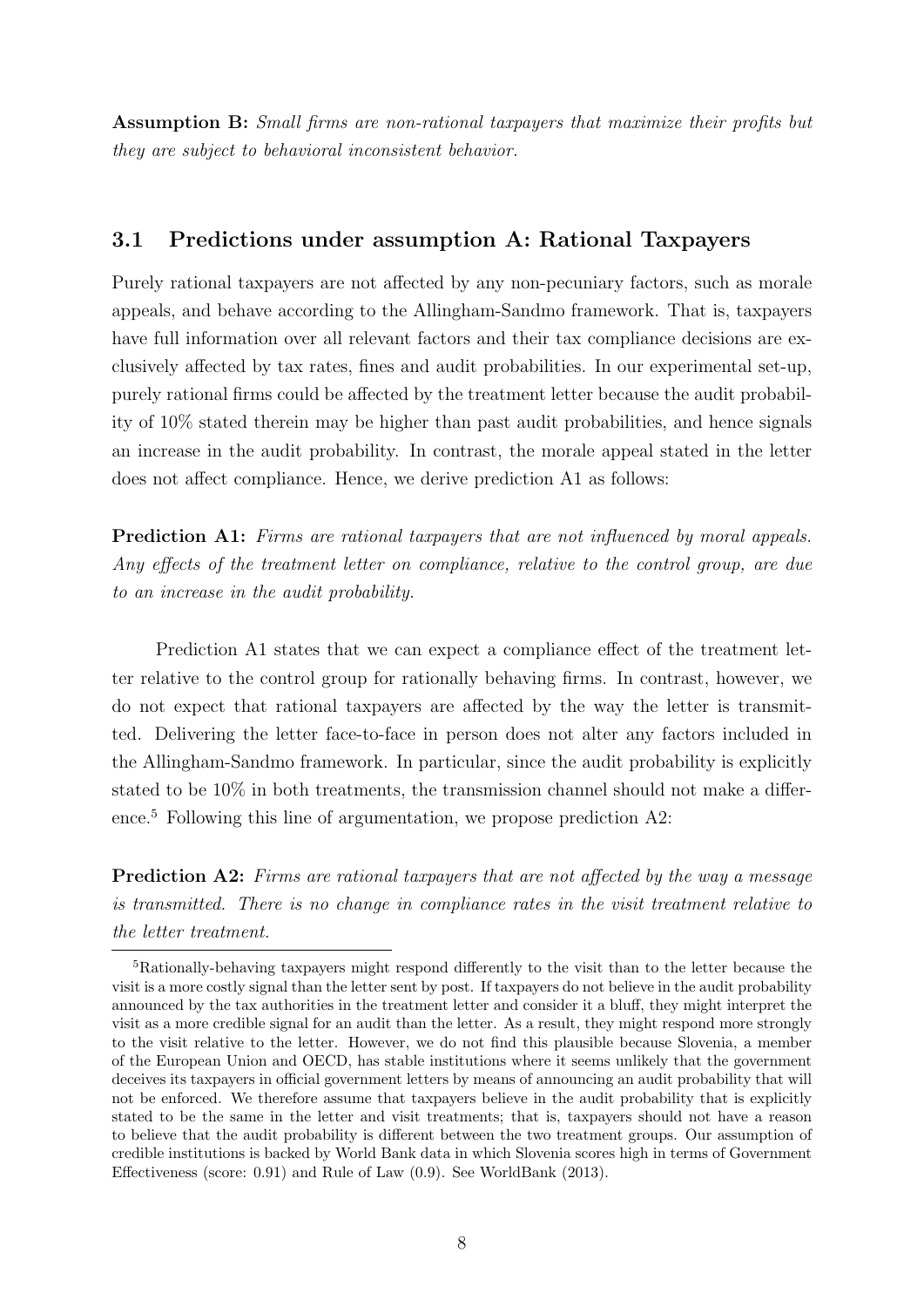#### 3.2 Predictions under assumption B: Biased Taxpayers

Although it is usually assumed that firms behave more rationally than individuals, it is nevertheless possible that behavioral biases are even prevalent for the group of firms in our experiment. After all, these firms are usually very small and managed by individuals. As a consequence the same behavioral inconsistencies and biases that individuals have may also be relevant for the group of small accounting companies. In our experiment, several behavioral mechanisms may be at work and affect the treatment effects. While it is possible that these different mechanisms interact and influence behavior simultaneously, for reasons of expositional clarity we concentrate on discussing them separately:

First, stating audit probabilities explicitly in a letter may increase the salience of audits and informs taxpayers about the mere fact that audits are possible. These mechanisms imply that the treatment letter increases compliance, even if the actual audit probability has not been increased [\(Chetty et al. 2013;](#page-19-8) Paetzold and Winner  $2014$ ).<sup>[6](#page-11-0)</sup> Second, recent field-experimental evidence by [Hallsworth et al. \(2014\)](#page-20-5) and [Del Carpio](#page-19-0) [\(2014\)](#page-19-0) shows that moral appeals disclosed in letters to taxpayers have a positive effect on compliance. Given this evidence in the literature, the moral-appeal part of our treatment letter could increase compliance.

Third, the mere fact that the firms receive a treatment letter from the tax authorities could affect compliance. This might be for two reasons: On the one hand, communication and improved interaction between the tax authority and the taxpayers may affect trust towards the authorities. For example, the behavioral literature on communication finds that communication increases trust in situations of social dilemmas [\(Charness and](#page-19-9) [Dufwenberg 2006;](#page-19-9) [Balliet 2009;](#page-19-7) [Ben-Ner et al. 2011\)](#page-19-10) and triggers higher voluntary contributions in public good games [\(Isaac and Walker 1988;](#page-20-11) [Ostrom et al. 1992;](#page-21-10) [Brosig et al.](#page-19-11) [2003\)](#page-19-11). This suggests that compliance increases in response to communication and interaction between the tax authorities and the taxpayer. In the context of tax compliance, a few studies have stressed that an improved interaction of tax authority and taxpayer, for example in the form of better service quality of the tax authorities, may also have a positive effect on compliance [\(Alm et al. 2010;](#page-19-3) [Alm 2012;](#page-18-0) [Gangl et al. 2015\)](#page-20-6). On the other hand, receiving a letter from the tax authorities might affect compliance for another reason: the letter may exert pressure and therefore increases compliance. For example, [DellaVigna et al. \(2012\)](#page-19-12) conduct a field experiment in the context of charitable giving and show that social pressure in form of interaction with a fundraiser increases voluntary

<span id="page-11-0"></span><sup>&</sup>lt;sup>6</sup>It may be that firms had heavily overestimated the probability of audit before the experiment [\(Kah](#page-20-12)[neman and Tversky 1979\)](#page-20-12). The letter could then have helped to adjust the perceived audit probability towards zero, hence decreasing compliance. However, anecdotal evidence provided by the tax authority confirms that the overall level of compliance among small firms in Slovenia has been very low, which makes it appear unlikely that the firms had a perceived audit probability of more than 10% before the experiment.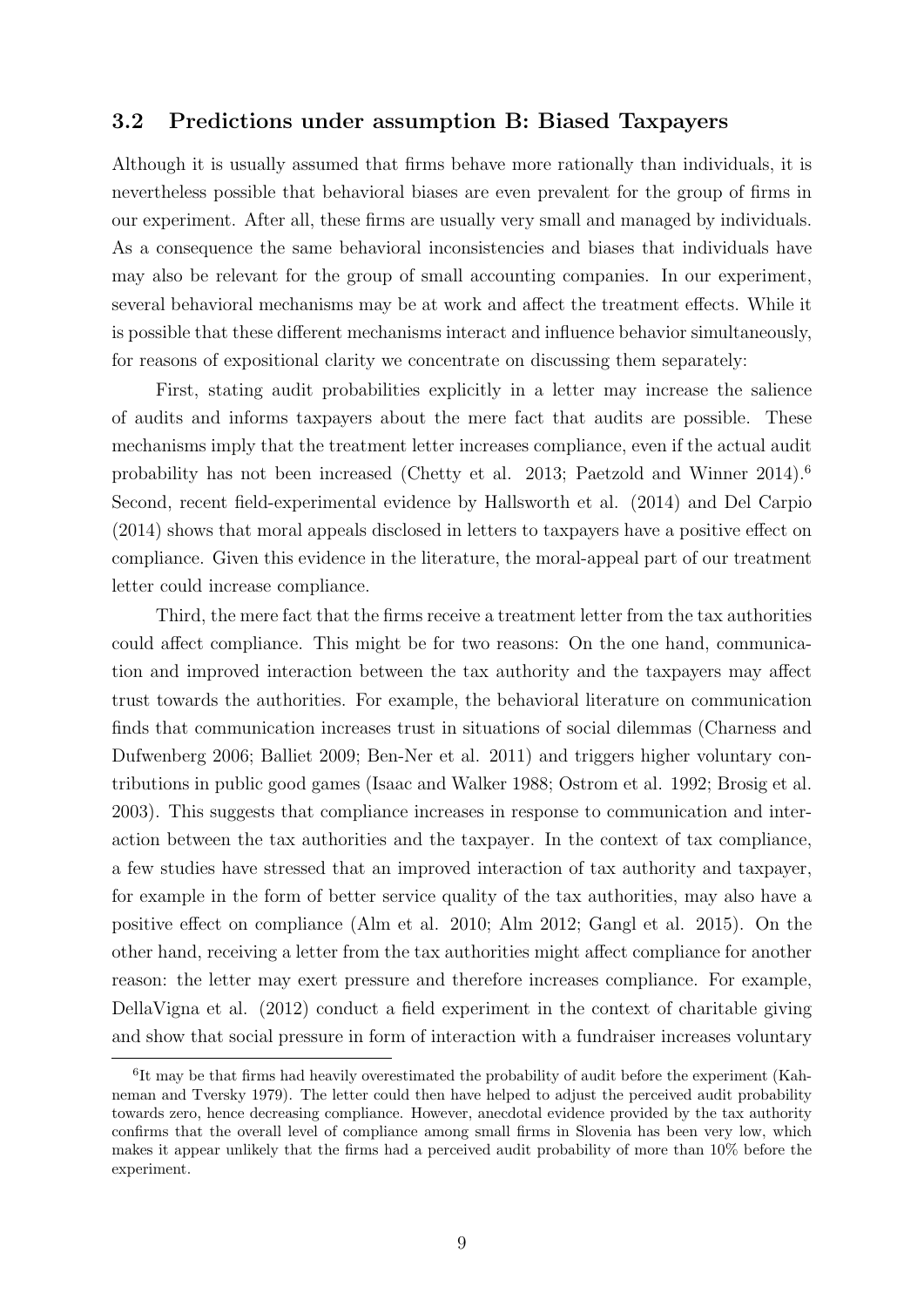contributions. In a similar vein, [Funk \(2010\)](#page-20-13) shows, in a natural field experiment in Switzerland, that voter turnout significantly dropped when the government allowed the possibility to vote by mail. The reason that citizens felt less obliged to vote is that social pressure of fulfilling a civic duty was removed through the reform: before the reform it was easily observable for everybody to see if someone went to vote, especially in small communities.

These three mechanisms are not at force in the control group and therefore all suggest that the treatment letter could have a positive effect on compliance. While our experiment cannot help to disentangle which of the mechanisms is most prevalent, we can yet derive prediction B1:

Prediction B1: The treatment letter from the tax authorities increases tax compliance in the letter treatment relative to the control group.

Our second treatment intervention – the personal visit of tax officers – alters the way the treatment letter is transmitted: the content of the information delivered is exactly the same as in the letter treatment, but the information is now transmitted face-to-face. Since no relevant tax parameters (including the audit probability that is explicitly stated and the same in both treatment groups) are changed, a rational taxpayer would not be affected by the channel of transmission. However, the behavioral literature shows that face-to-face communication may trigger different outcomes than more anonymous ways of communication (such as the letter sent by post). For example, [Ben-Ner and Putter](#page-19-6)[man \(2009\)](#page-19-6) show that cooperation is higher in the presence of face-to-face interactions relative to anonymous interaction. They propose that the lack of anonymity and personal sympathy could be the drivers of this result. Applied to our context, this implies that transmitting information face-to-face may be more effective in improving compliance than the rather anonymous letter.

Another reason why the face-to-face transmission of the letter may have a larger effect on compliance is that the visited firms are likely to have a stronger feeling of being under investigation by the authorities. The firms may be under the impression that the tax authorities will only visit taxpayers which they suspect to be potential evaders – despite the actual audit probabilities that are equal in both treatments. Since visits are more costly and laborious than writing letters, this effect could be larger in the case of face-to-face transmission. This is in line with the evidence put forward by [DellaVigna](#page-19-12) [et al. \(2012\):](#page-19-12) the effects of social pressure are higher in the presence of personal contact.

While it is again not possible to disentangle the mechanism at work, the above arguments all point in the direction that increasing the intensity of communication by face-to-face visits yields higher compliance. Thus, we derive prediction B2: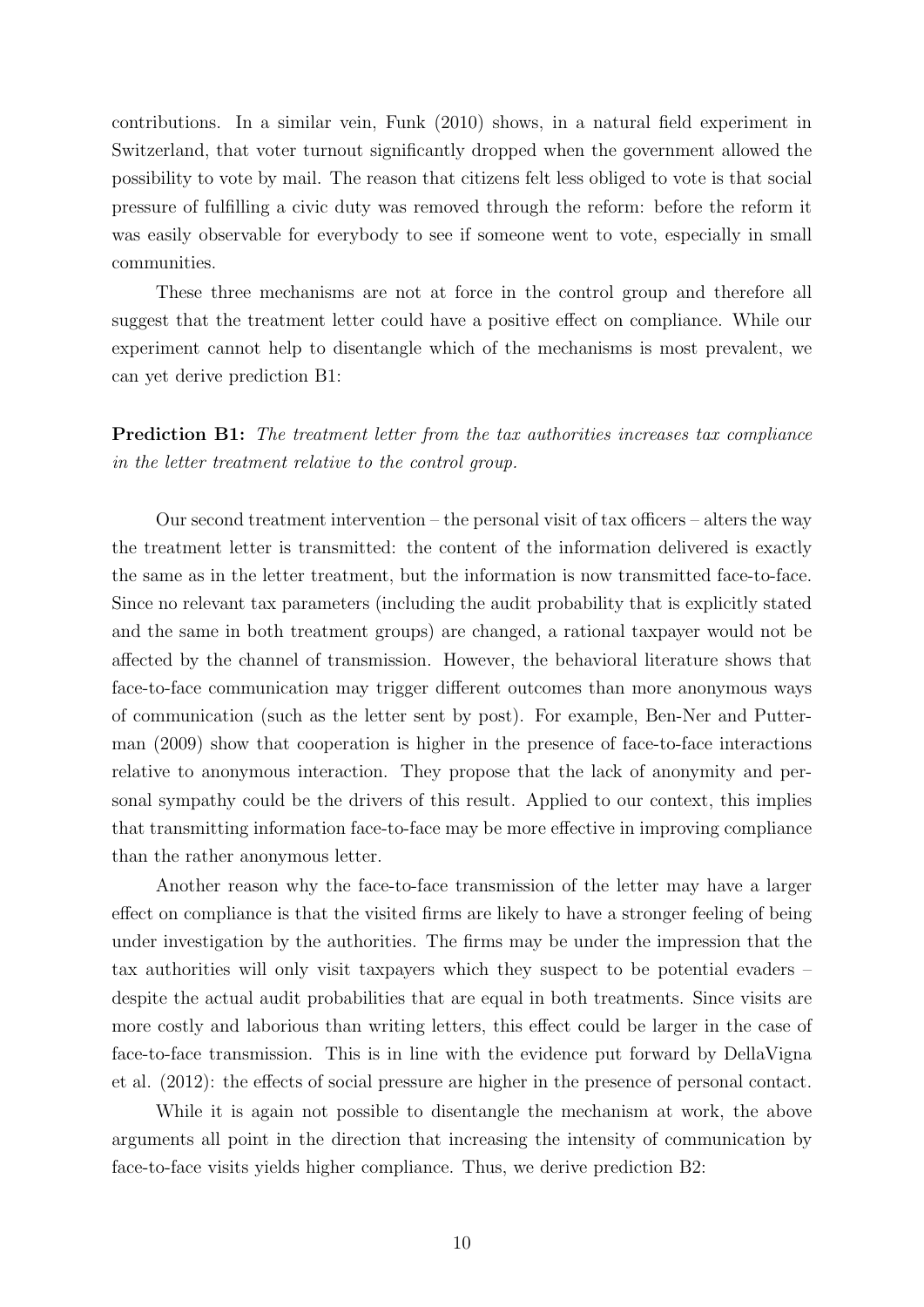Prediction B2: More personal (face-to-face) transmission of the information increases tax compliance in the visit treatment relative to the letter treatment.

### <span id="page-13-0"></span>4 Results

#### 4.1 Non-parametric comparisons

In this section, we provide an overview of tax-base levels in the years before and after the treatment interventions, and compare the control group and treatment groups with respect to the evolution in tax base between the years 2012 and 2013. Figure [1](#page-14-0) depicts the mean tax bases in each treatment group in the years 2012 and 2013 and Figure [2](#page-14-1) displays the relative average changes in tax base levels between the years 2012 and 2013. The figures indicate that the average increase in tax bases between the years 2012 and 2013, i.e., before and after the treatment intervention, was greater in the treatment groups relative to the control group. In addition, the average tax base increased by more in the visit treatment than in the letter treatment. The sizes are quite sizable: while the average tax base almost did not grow in the control group (change: 1.87%), it increased by 12.63% in the letter treatment and 20.28% in the visit treatment. However, non-parametric Mann-Whitney-U tests, where we compare the differences in tax bases between 2012 and 2013 across the groups, reveal that these differential developments are not statistically significant.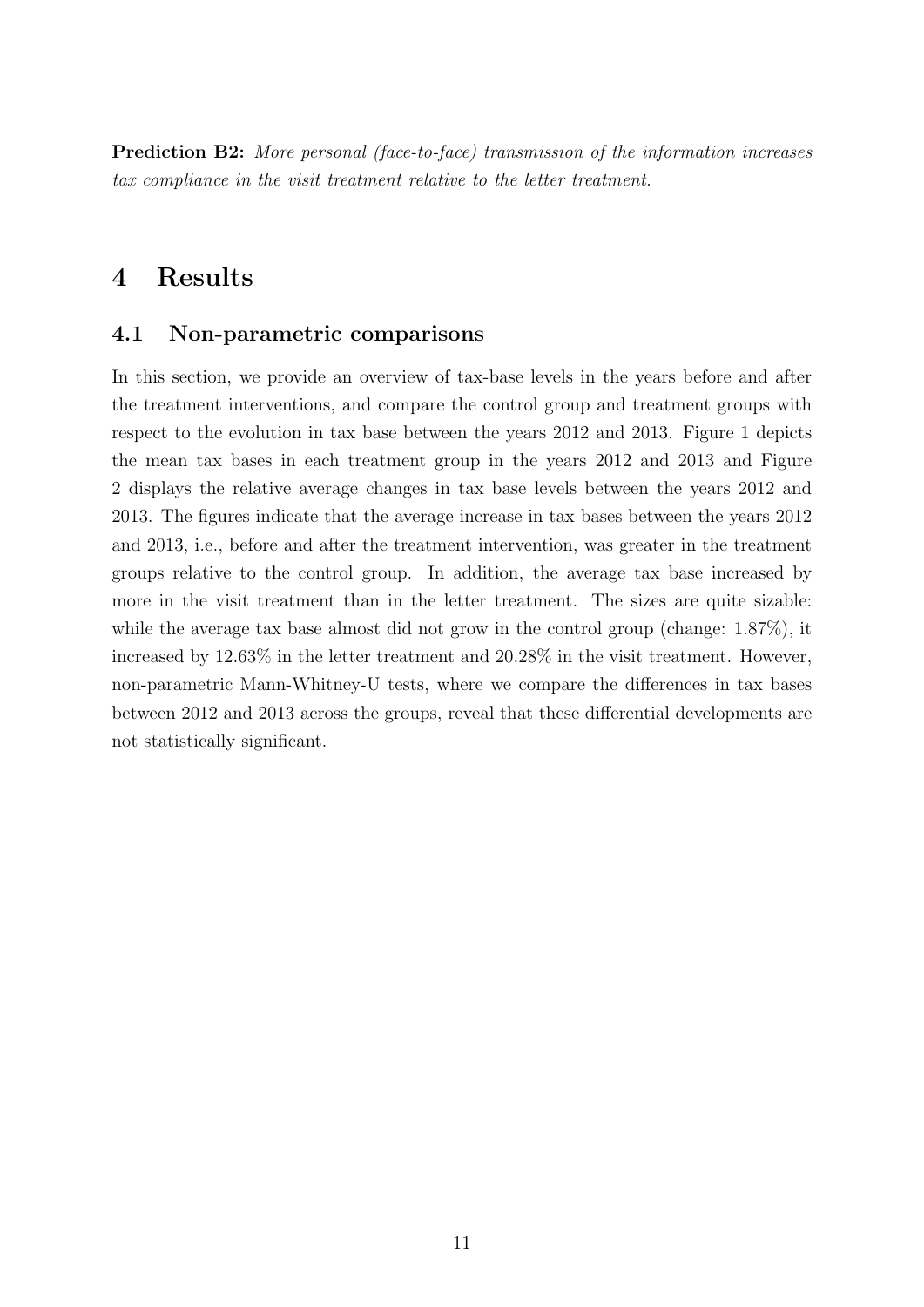<span id="page-14-0"></span>

Figure 1: Tax bases by Treatment Group, 2012 and 2013

Notes: Displayed are the means of tax base (in 1000 EUR) by treatment group in 2012 and 2013 (before and after treatment interventions).  $N = 142$ . Firms in the control group were untreated. Firms in the letter treatment received the treatment letter by post. Firms in visit group were handed over the treatment letter in person.



<span id="page-14-1"></span>Figure 2: Tax bases changes by Treatment Group, 2013 vs 2012

Notes: Displayed are the average relative changes in tax base between years 2012 and 2013 (before and after treatment interventions) by treatment group.  $N = 142$ . Firms in the control group were untreated. Firms in the letter treatment received the treatment letter by post. Firms in the visit treatment were handed over the treatment letter in person.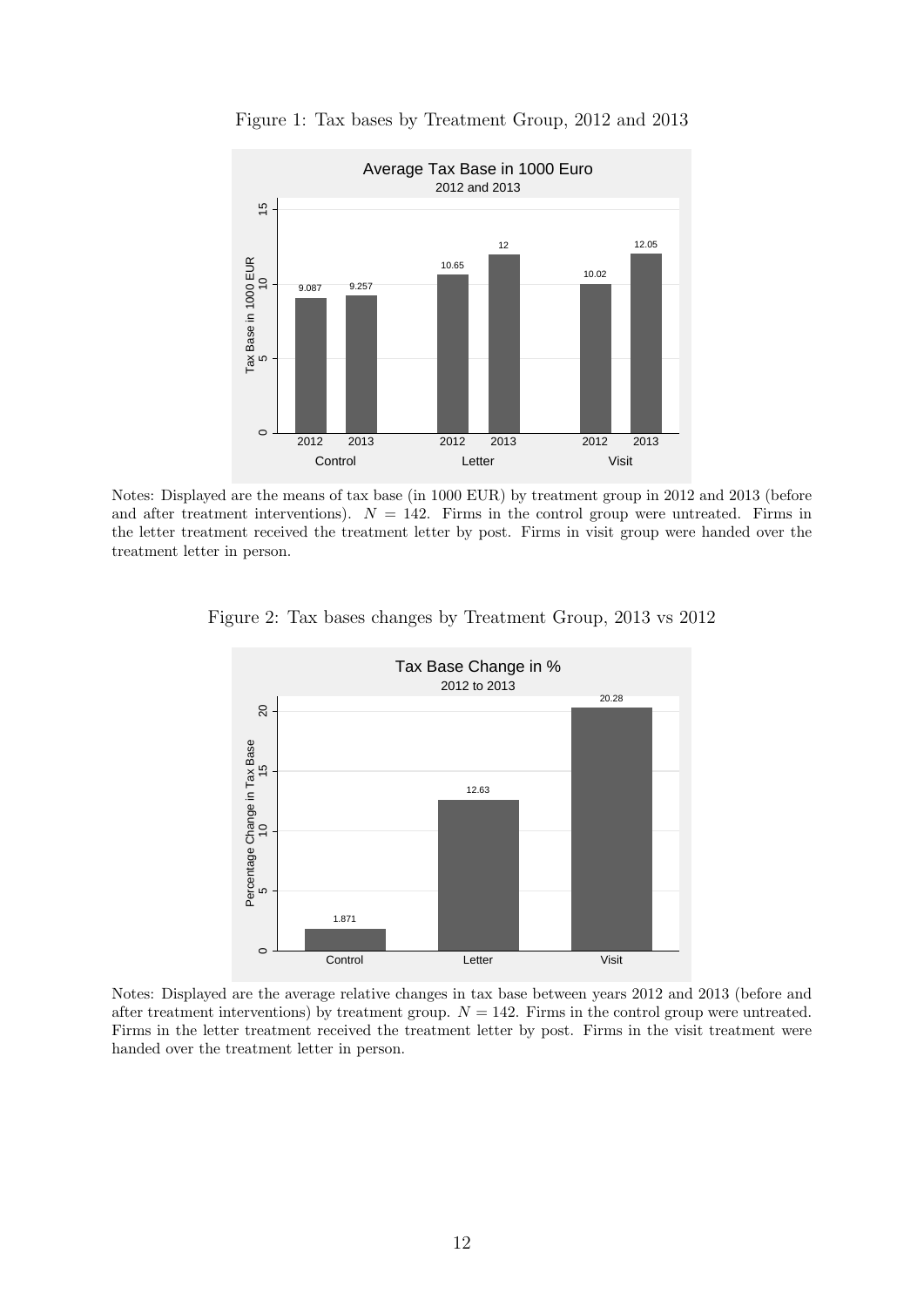#### 4.2 Parametric regressions

This section explores whether the non-parametric results translate into estimates from parametric regressions. In the following, we present results based on the following difference-in-differences (DiD) regression model:

<span id="page-15-0"></span>
$$
\phi_{igt} = \alpha + \beta \cdot Treat_g + \eta_t + \delta_1(1[g = 2] \cdot 1[t = 2013]) + \delta_2(1[g = 3] \cdot 1[t = 2013]) + \mathbf{X}_{igt} + \epsilon_{igt},
$$
\n(1)

where subscripts indicate a firm i in group  $g = 1, 2, 3$  (with  $g = 1$ : control group,  $g = 2$ : treatment letter,  $g = 3$ : visit treatment) and year t (either 2012 or 2013). The dependent variable  $\phi_{igt}$  is the tax base that is reported for tax purposes. Treat<sub>g</sub> is a categorical indicator variable for a firm's group and  $\eta_t$  is a year fixed effect. The variables of interest are the interactions between the treatment group indicators and the indicator for the post-treatment year 2013:  $(1|g = 2] \cdot 1[t = 2013]$  and  $(1|g = 3] \cdot 1[t = 2013]$ . The coefficients for these variables indicate the differential evolutions of tax bases between the years 2012 and 2013 for the two treatment groups relative to the omitted control group. That is, these are the usual DiD coefficients that indicate if the treatment groups' tax bases evolved differently than the control group's tax bases. We add a vector of control variables  $\mathbf{X}_{igt}$  which includes the number of employees and the number of branches the firm has.  $\epsilon_{igt}$  is an error term. We use standard OLS regressions and cluster standard errors on the firm level.

Table [2](#page-16-1) depicts the results from this regression model. The coefficients of interest for the interaction terms confirm the non-parametric results above. The average tax bases in both treatment groups increased by more than the average tax base in the control group. The DiD coefficients in model (I) (without control variables  $\mathbf{X}_{iqt}$ ) are 1175 and 1861 for treatment groups 1 and 2, respectively. The results therefore confirm that the treatment letter increases average compliance, and that this effect is even stronger if the letter is delivered in person rather than sent by post. The coefficients perfectly mirror the descriptive statistics (see, for example, figure [1\)](#page-14-0) as these coefficients can also be calculated as the plain differences in differences:  $(12.00 - 10.65) - (9.257 - 9.087) = 1.18$  for the letter treatment and  $(12.05 - 10.02) - (9.257 - 9.087) = 1.86$  for the visit treatment (all numbers in 1000 EUR). The coefficients are, however, not statistically significant, and we are not able to reject the null hypothesis of no treatment effect. Both the coefficient and the level of significance remain unchanged when we add control variables to the regression specification (see model (II) in table [2\)](#page-16-1).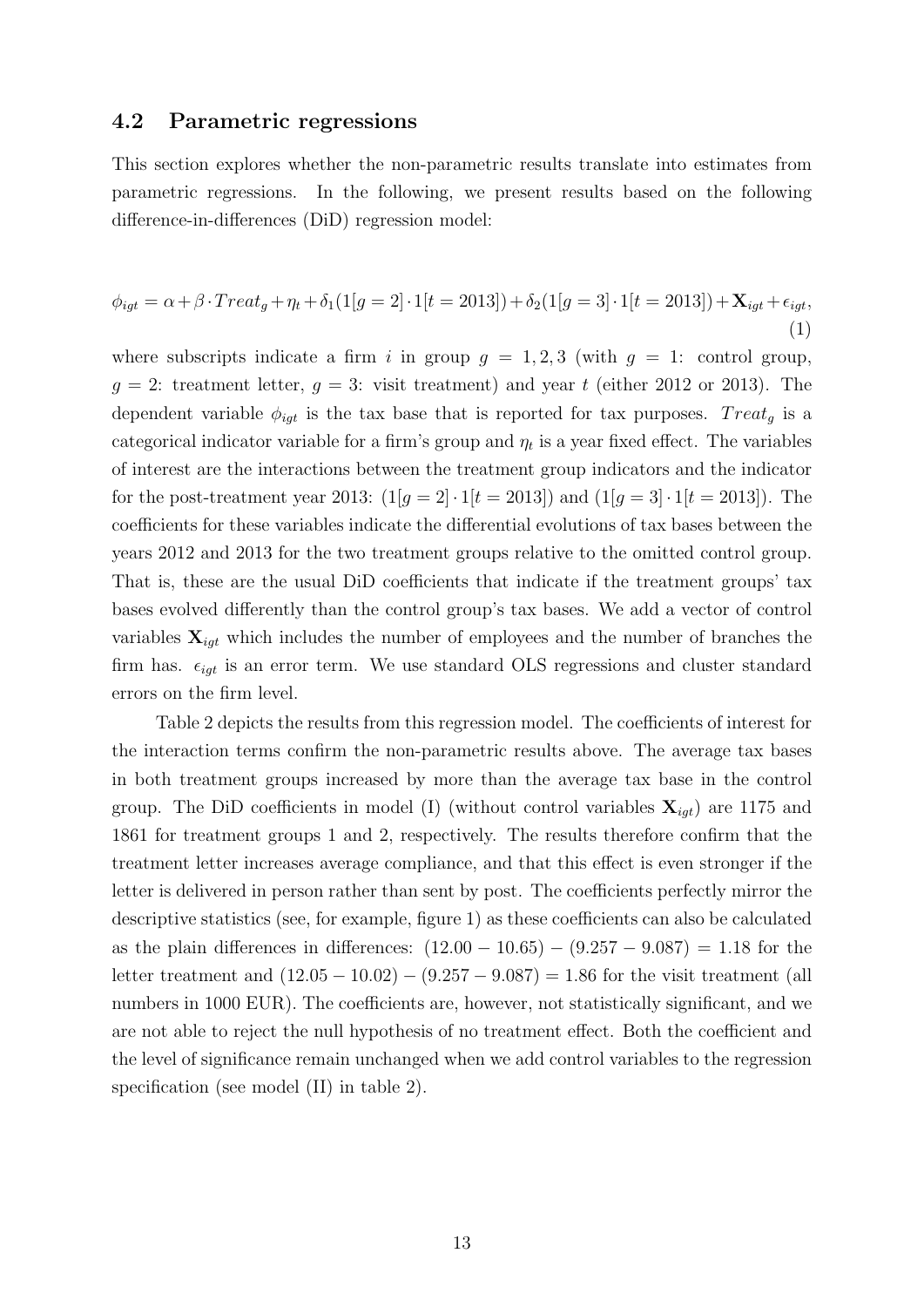|                          | $(\mathrm{I})$ | $(\mathrm{II})$ |  |  |  |
|--------------------------|----------------|-----------------|--|--|--|
| Reference group: Control |                |                 |  |  |  |
| Letter $\times 2013$     | 1175.239       | 1175.239        |  |  |  |
|                          | (2003.513)     | (2010.759)      |  |  |  |
| Visit $\times$ 2013      | 1861.440       | 1861.440        |  |  |  |
|                          | (2207.443)     | (2215.427)      |  |  |  |
| Letter Treat             | 1563.302       | 3417.208        |  |  |  |
|                          | (2996.443)     | (2757.402)      |  |  |  |
| Visit Treat              | 930.263        | 3358.661        |  |  |  |
|                          | (2997.982)     | (3289.533)      |  |  |  |
| Treat Year 2013          | 170.030        | 170.030         |  |  |  |
|                          | (1344.378)     | (1349.240)      |  |  |  |
| employees                |                | 3070.735***     |  |  |  |
|                          |                | (503.532)       |  |  |  |
| branches                 |                | $-166.763$      |  |  |  |
|                          |                | (2120.598)      |  |  |  |
| constant                 | 9087.007***    | 653.808         |  |  |  |
|                          | (2027.152)     | (3360.892)      |  |  |  |
| N                        | 284            | 284             |  |  |  |
| R2                       | 0.004          | 0.221           |  |  |  |

<span id="page-16-1"></span>Table 2: DiD Regressions: Effects of treatments on tax base

Notes: Difference-in-differences regressions based on equation [1.](#page-15-0) Standard errors in parentheses clustered on the firm level. Estimates are based on a sample of 142 firms and two periods (years 2012 and 2013). Significant levels are ∗ < 0.10, ∗∗ < 0.05, ∗ ∗ ∗ < 0.01. Dependent variable: Tax base (in EUR). Independent variables of interest are the interactions of the treatment-group indicators with the post-treatment-year dummy. Coefficients of interest are relative to the omitted control group. Firms in the letter treatment received a treatment letter by post. Firms in visit treatment were handed over the same treatment letter in person. Year 2013 observations are post treatment. Specifications (II) include control variables for number of employees and number of branches.

#### <span id="page-16-0"></span>4.3 Discussion of results

Our empirical analysis reveals that the average increase in the tax base between the pretreatment year 2012 and the post-treatment year 2013 was higher in the "letter" group relative to the control group, and higher in the "visit" group relative to the "letter" group. This provides some suggestive evidence that the treatment letter affects compliance, and that this effect is larger if the letter is transmitted face-to-face. The latter result particularly suggests that our Assumption B is preferable to Assumption A (and hence predictions B1 and B2 are to be chosen over predictions A1 and A2): the average differences in differences indicate that small firms may be subject to inconsistent biased behavior, and do not behave as rational as modeled in the seminal Allingham-Sandmo framework. These results seem reasonable because firms, especially small firms, are man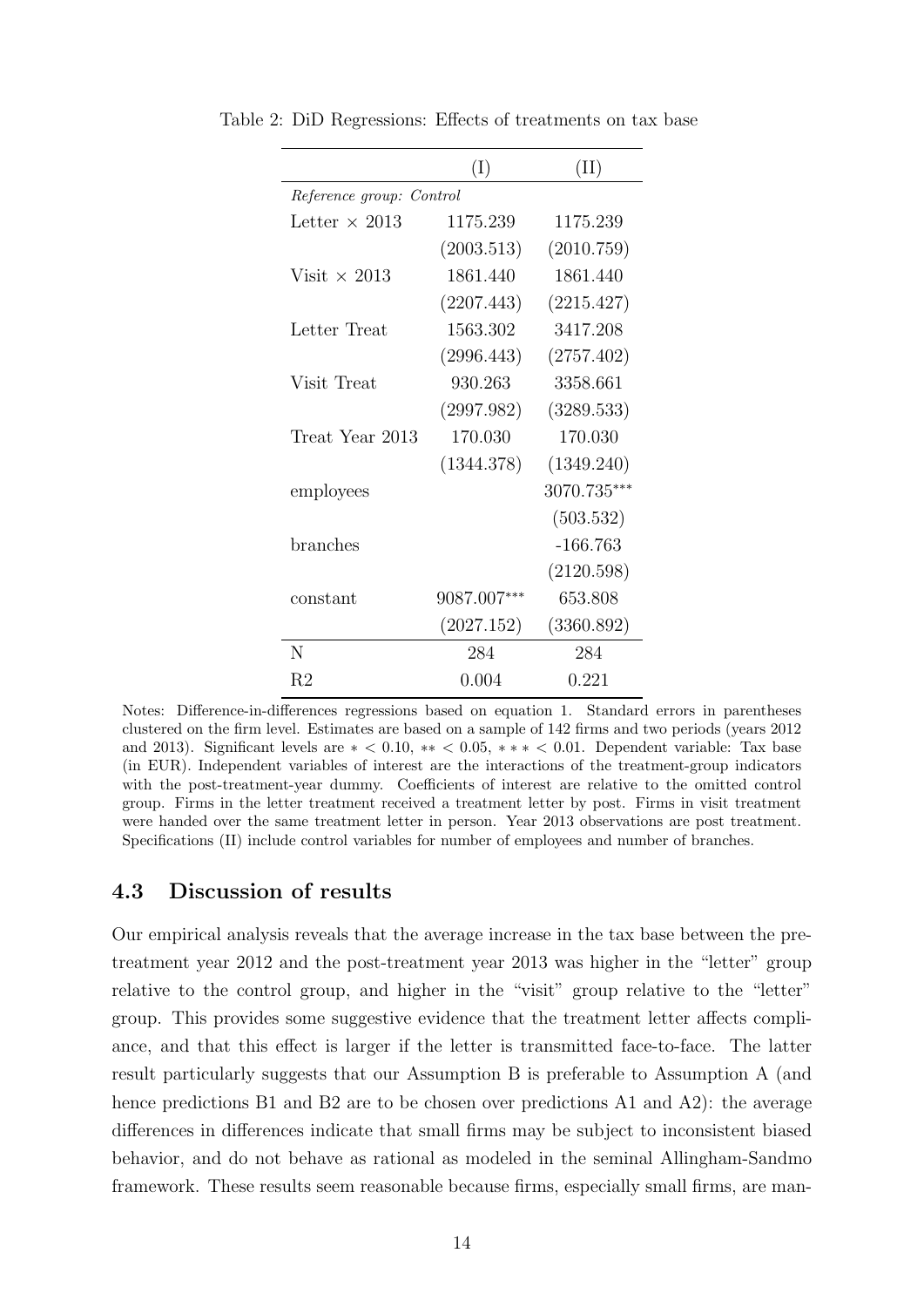aged by individuals that have been shown to behave inconsistently in many different contexts. A further argument which supports our conclusion that small firms are subject to behavioral inconsistencies is that firms report considerable amounts for tax purposes although the penalties for noncompliance are quite low in Slovenia. The authorities provided information on penalties which reveal that the penalty structure is such that rational taxpayers – as modeled in the Allingham-Sandmo model – would always evade fully. However, as we have shown, this is not what we observe and tax bases are usually larger than zero.

However, despite being intuitively appealing, one has to be cautious in interpreting the results. The coefficients of the treatment effects in both the parametric and nonparametric analyses are not different from zero in a statistical sense. That is, there is a non-negligible likelihood that our coefficients are purely driven by chance. The lack of statistical significance may to some extent be due to the relative low number of observations, and it would be desirable, though currently not politically feasible, to collect additional field-experimental observations. For example, a power analysis (with a significance level of 0.1 and test-power of 0.8) suggests that we would have required 195 observations per group to detect a statistically significant difference between the observed means of the control group and visit treatment group.

Even if one interprets our results as an indication of treatment effects rather than the result of pure chance, we are not able to disentangle which of the mechanisms that we propose in section [3](#page-9-0) are driving the results. The literature (especially [Hallsworth](#page-20-5) [et al. 2014](#page-20-5) and [Del Carpio 2014,](#page-19-0) and to some extent also [Blumenthal et al. 2001\)](#page-19-2) shows that morale appeals could improve tax compliance. In addition, the literature [\(Slemrod](#page-21-2) [et al. 2001\)](#page-21-2) also shows that increased audit probabilities improve compliance. That is, we argue that the effect of the treatment letter is driven by both the morale appeal as well as the stated audit probability.

Our second treatment intervention shows that firms' tax compliance is likely to be influenced by the way the information is transmitted. Since this should not affect purely rational taxpayers, we show that small firms, just like individuals, are driven by nonpecuniary factors. This effect may be due to several different mechanisms that we cannot disentangle. As outlined in Section [3,](#page-9-0) these mechanisms of behavioral inconsistencies are: (i) the mere effect of personal communication (in line with the literature, see [Balliet](#page-19-7) [2009\)](#page-19-7) and (ii) the perception of being under close investigation. We consider it plausible that the effect of the transmission channel, relative to the letter sent by post, is driven by a combination of both mechanisms. Following an argument put forward by [Chetty](#page-19-13) [\(2015\),](#page-19-13) it may not be necessary from a policy perspective to disentangle the mechanisms at work. A policy maker can benefit from the mere fact that our treatments may have an impact on compliance, even without knowing why exactly these interventions have the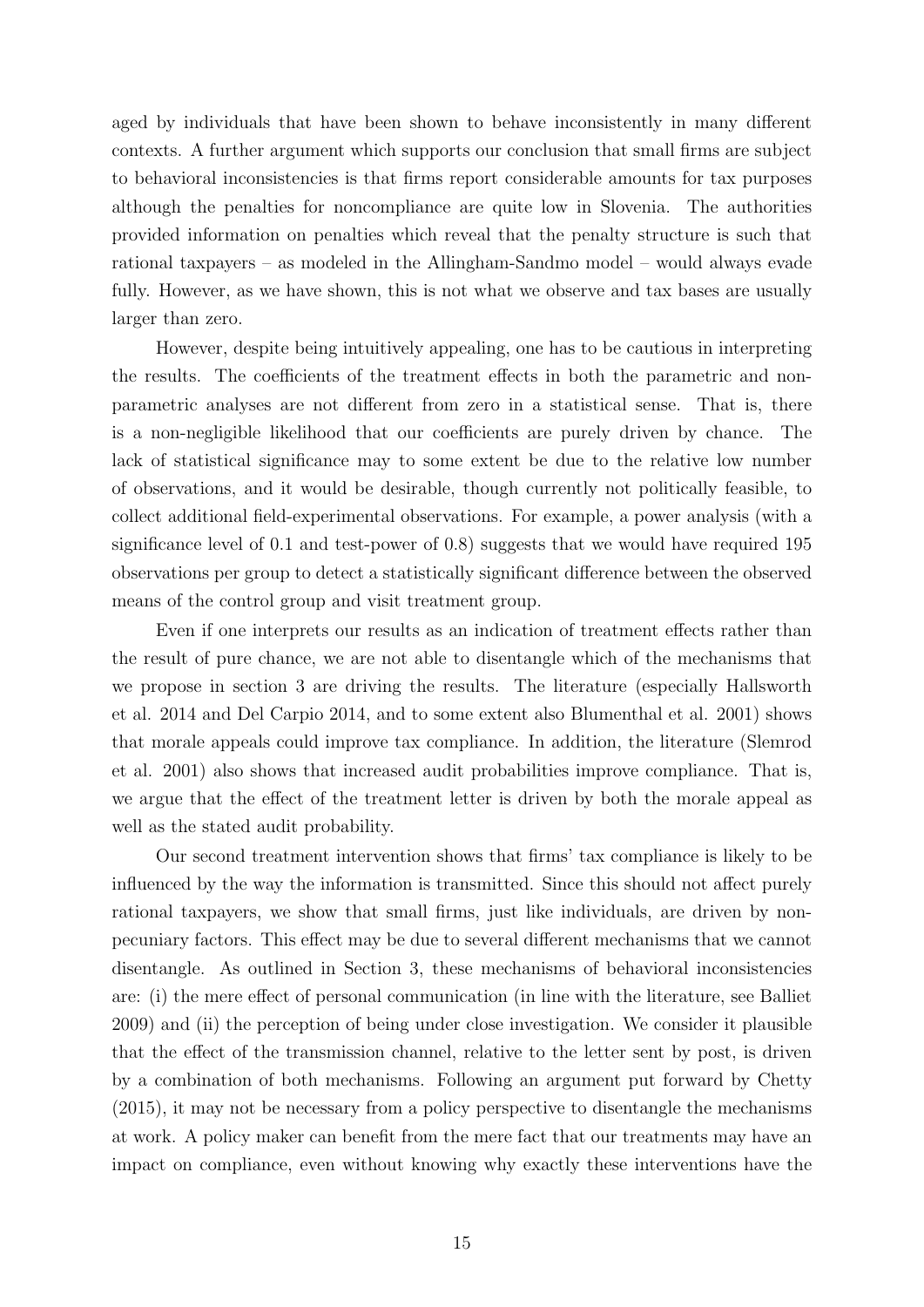desired effect.

### <span id="page-18-2"></span>5 Concluding remarks

We study a randomized field experiment on tax compliance conducted in cooperation with the Slovenian tax authorities. The experiment focuses on small accounting firms – a group of taxpayers that self-reports taxable income and potentially has high propensities to be noncompliant with tax laws. Our results provide suggestive evidence that a treatment letter, which reminds the firms of the civic duty to pay taxes and informs about an audit probability of 10%, may increase tax compliance. This effect is even larger if this letter is handed over to the firms in person. However, one should treat these results with caution as they are not statistically significant. The lack of significance is to some extent likely to be due to the low number of observations.

One careful lesson from our experiment is that informing taxpayers about their civic responsibility to pay taxes and the audit probability may help to increase compliance. An even more important (yet careful) lesson might be drawn from the result that the letter was even more powerful when handed over in person. This may suggest that an improved and more personal interaction of taxpayers and tax authorities can help to increase compliance. Our results correspond to the notion of [Alm \(2012\)](#page-18-0) that he labels the "service paradigm" and according to which taxpayers and tax authorities should interact more closely.

It was one of the main aims of this paper to investigate whether an augmented form of transmitting information to taxpayers affects compliance. While it would have been desirable to disentangle the potential mechanisms through which the communicationeffect works, it may already be valuable information for tax authorities and policy makers that more personal communication can help to combat evasion – even without knowing why exactly the intervention works. That is, providing first suggestive evidence that more personal interaction may work can help tax authorities to improve compliance. However, caution is required despite the compelling effects because we lack statistical significance. Therefore, future research should (i) explore the effect of communication on compliance more closely and provide more robust evidence, and (ii) disentangle the mechanisms through which communication affects taxpayers.

# References

<span id="page-18-1"></span>Allingham, M. G. and A. Sandmo (1972). Income tax evasion: A theoretical analysis. Journal of Public Economics 1 (3-4), 323–338.

<span id="page-18-0"></span>Alm, J. (2012). Measuring, explaining, and controlling tax evasion: lessons from theory,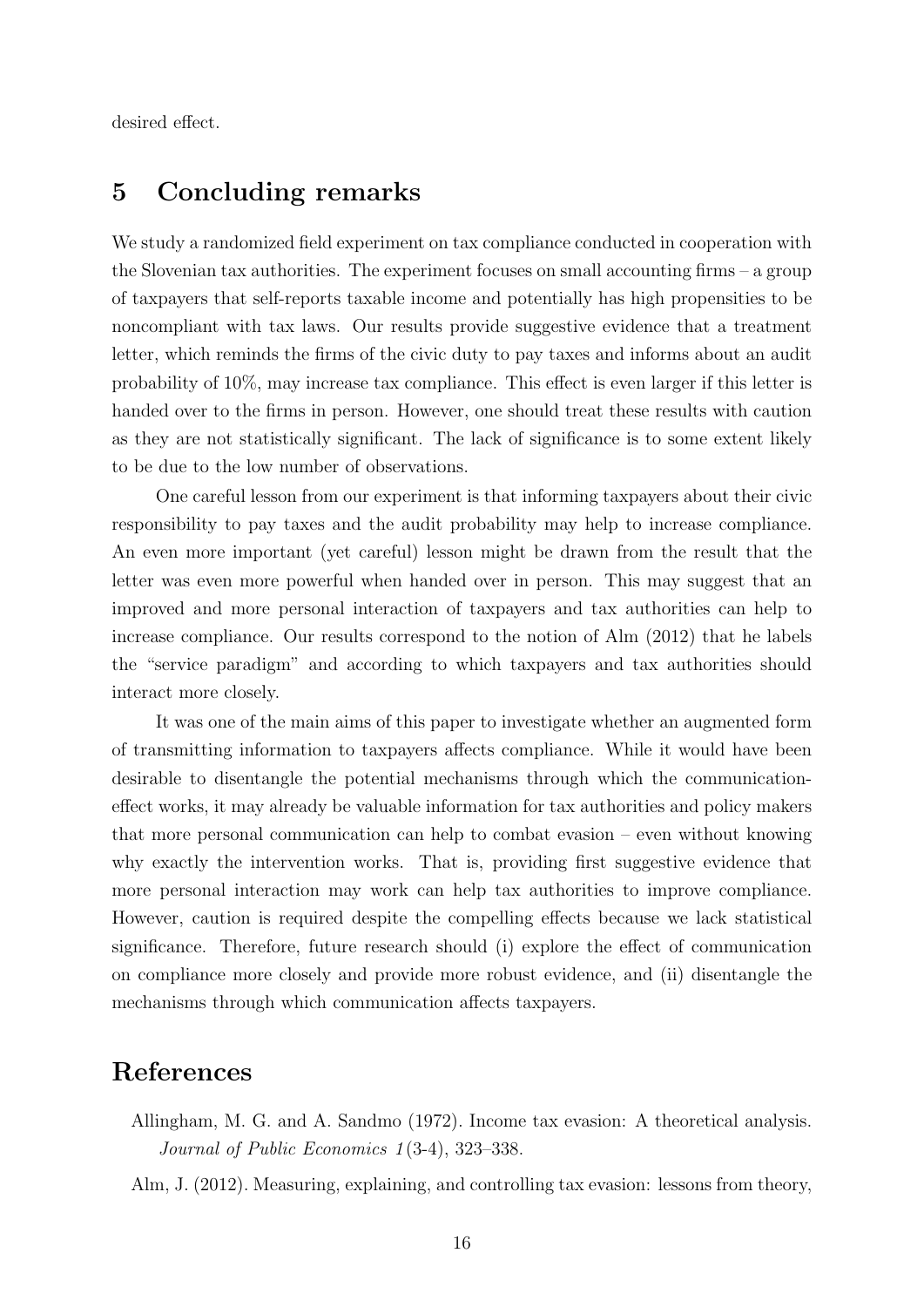experiments, and field studies. International Tax and Public Finance  $19(1)$ , 54–77.

- <span id="page-19-3"></span>Alm, J., T. Cherry, M. Jones, and M. McKee (2010). Taxpayer information assistance services and tax compliance behavior. Journal of Economic Psychology 31 (4), 577– 586.
- <span id="page-19-7"></span>Balliet, D. (2009). Communication and cooperation in social dilemmas: A metaanalytic review. Journal of Conflict Resolution.
- <span id="page-19-6"></span>Ben-Ner, A. and L. Putterman (2009). Trust, communication and contracts: An experiment. Journal of Economic Behavior & Organization  $\mathcal{70}(1)$ , 106–121.
- <span id="page-19-10"></span>Ben-Ner, A., L. Putterman, and T. Ren (2011). Lavish returns on cheap talk: Two-way communication in trust games. The Journal of Socio-Economics  $40(1)$ , 1–13.
- <span id="page-19-2"></span>Blumenthal, M., C. Christian, and J. Slemrod (2001). Do normative appeals affect tax compliance? evidence from a controlled experiment in minnesota. National Tax Journal  $54(1)$ ,  $125 - 138$ .
- <span id="page-19-11"></span>Brosig, J., J. Weimann, and A. Ockenfels (2003). The effect of communication media on cooperation. German Economic Review  $\frac{1}{2}$ , 217–241.
- <span id="page-19-5"></span>Carrillo, P., D. D. Pomeranz, and M. Singhal (2014). Dodging the taxman firm misreporting and limits to tax enforcement. Harvard business school working paper no 15-026.
- <span id="page-19-9"></span>Charness, G. and M. Dufwenberg (2006). Promises and partnership. Econometrica  $74(6)$ , 1579-1601.
- <span id="page-19-13"></span>Chetty, R. (2015). Behavioral economics and public policy: A pragmatic perspective. American Economic Review Papers and Proceedings forthcoming.
- <span id="page-19-8"></span>Chetty, R., J. N. Friedman, and E. Saez (2013). Using differences in knowledge across neighborhoods to uncover the impacts of the EITC on earnings. American Economic Review  $103(7)$ , 2683-2721.
- <span id="page-19-4"></span>DeBacker, J., B. T. Heim, and A. Tran (2012). Importing corruption culture from overseas: Evidence from corporate tax evasion in the united states. Journal of Financial Economics. Forthcoming.
- <span id="page-19-0"></span>Del Carpio, L. (2014). Are the neighbors cheating? evidence from a social norm experiment on property taxes in peru. mimeo.
- <span id="page-19-12"></span>DellaVigna, S., J. A. List, and U. Malmendier (2012). Testing for altruism and social pressure in charitable giving. The Quarterly Journal of Economics  $127(1)$ , 1–56.
- <span id="page-19-1"></span>Dwenger, N., H. Kleven, I. Rasul, and J. Rincke (2014). Extrinsic and intrinsic motivations for tax compliance: Evidence from a field experiment in Germany. Working paper. MPI Munich.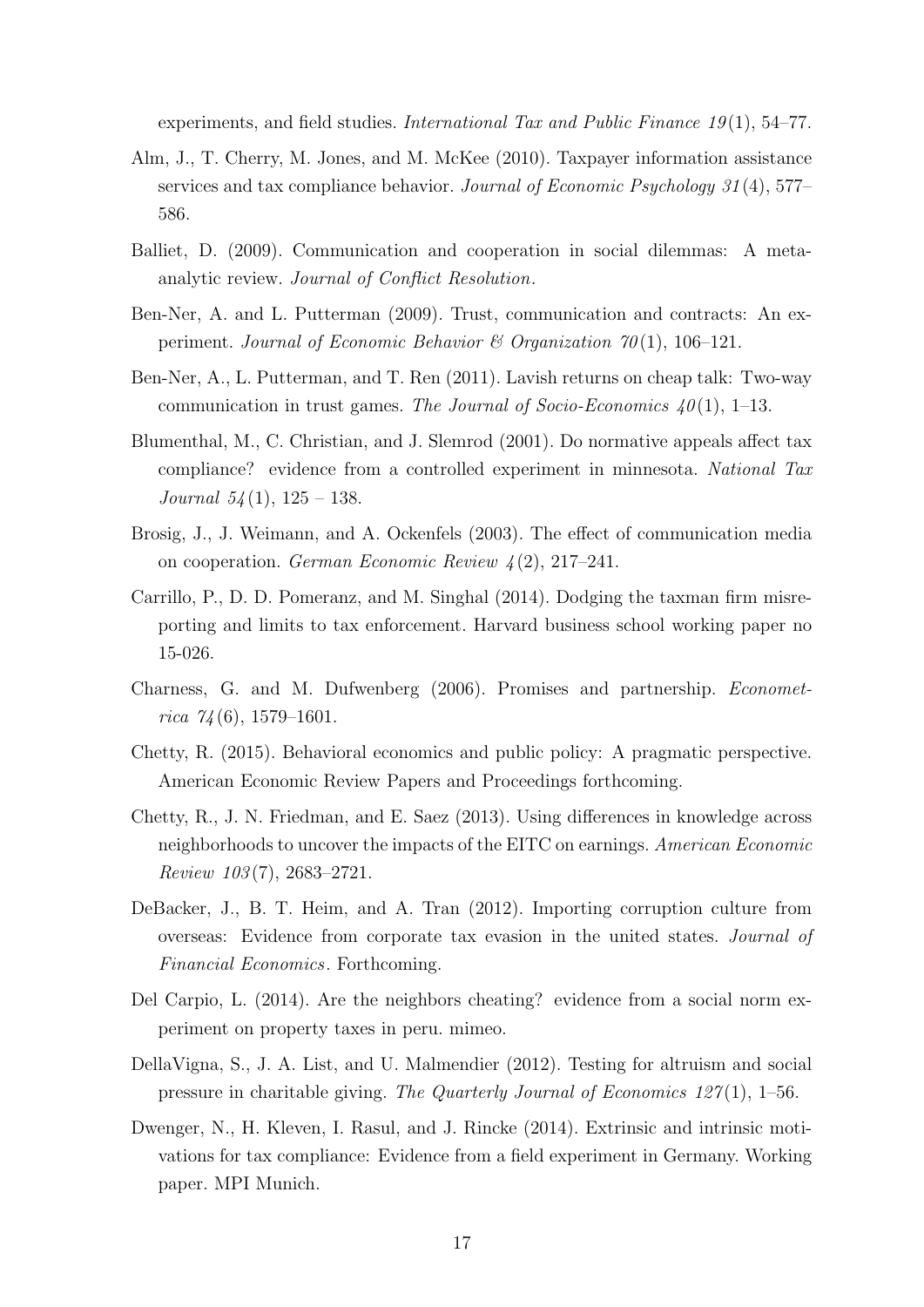- <span id="page-20-10"></span>Erard, B. and J. S. Feinstein (1994). The role of moral sentiment and audit perceptions in tax compliance. Public Finance  $49$  (Supplement), 70 – 89.
- <span id="page-20-7"></span>Frey, B. S. and B. Torgler (2007). Tax morale and conditional cooperation. Journal of Comparative Economics  $35(1)$ ,  $136 - 159$ .
- <span id="page-20-13"></span>Funk, P. (2010). Social incentives and voter turnout: evidence from the swiss mail ballot system. Journal of the European Economic Association  $8(5)$ , 1077–1103.
- <span id="page-20-6"></span>Gangl, K., E. Hofmann, and E. Kirchler (2015). Tax authorities' interaction with taxpayers: A conception of compliance in social dilemmas by power and trust. New Ideas in Psychology  $37(0)$ ,  $13-23$ .
- <span id="page-20-9"></span>Halla, M. (2012). Tax morale and compliance behavior: First evidence on a causal link. The B.E. Journal of Economic Analysis  $\mathcal{B}$  Policy 12(1).
- <span id="page-20-5"></span>Hallsworth, M., J. A. List, R. D. Metcalfe, and I. Vlaev (2014). The behavioralist as tax collector: Using natural field experiments to enhance tax compliance. National Bureau of Economic Research (NBER) Working Paper 20007.
- <span id="page-20-3"></span>HMRC (2012). Measuring tax gaps 2012. Tax gap estimates for 2010-11. United Kingdom HM Revenue & Customs. Available online: [http://www.hmrc.gov.uk/](http://www.hmrc.gov.uk/statistics/tax-gaps/mtg-2012.pdf) [statistics/tax-gaps/mtg-2012.pdf](http://www.hmrc.gov.uk/statistics/tax-gaps/mtg-2012.pdf) (accessed June 2014).
- <span id="page-20-2"></span>IRS (2012). Tax gap for tax year 2006. United States Internal Revenue Service. Available online: [http://www.irs.gov/pub/newsroom/overview\\_tax\\_gap\\_2006.pdf](http://www.irs.gov/pub/newsroom/overview_tax_gap_2006.pdf) (accessed June 2014).
- <span id="page-20-11"></span>Isaac, R. M. and J. M. Walker (1988). Communication and free-riding behavior: The voluntary contribution mechanism. Economic inquiry 26 (4), 585–608.
- <span id="page-20-12"></span>Kahneman, D. and A. Tversky (1979). Prospect theory: An analysis of decision under risk. Econometrica  $47(2)$ , 263–292.
- <span id="page-20-0"></span>Kleven, H. J., M. B. Knudsen, C. T. Kreiner, S. Pedersen, and E. Saez (2011). Unwilling or unable to cheat? Evidence from a tax audit experiment in Denmark. Econometrica  $79(3)$ , 651–692.
- <span id="page-20-4"></span>Kosonen, T. and O. Ropponen (2013). The role of information in tax compliance: Evidence from a natural field experiment. VATT working papers no 48, Helsinki.
- <span id="page-20-8"></span>Lefebvre, M., P. Pestieau, A. Riedl, and M. Villeval (2014). Tax evasion and social information: an experiment in belgium, france, and the netherlands. International Tax and Public Finance. forthcoming.
- <span id="page-20-1"></span>Luttmer, E. F. P. and M. Singhal (2014). Tax morale. *Journal of Economic Perspec*tives  $28(4)$ , 149–68.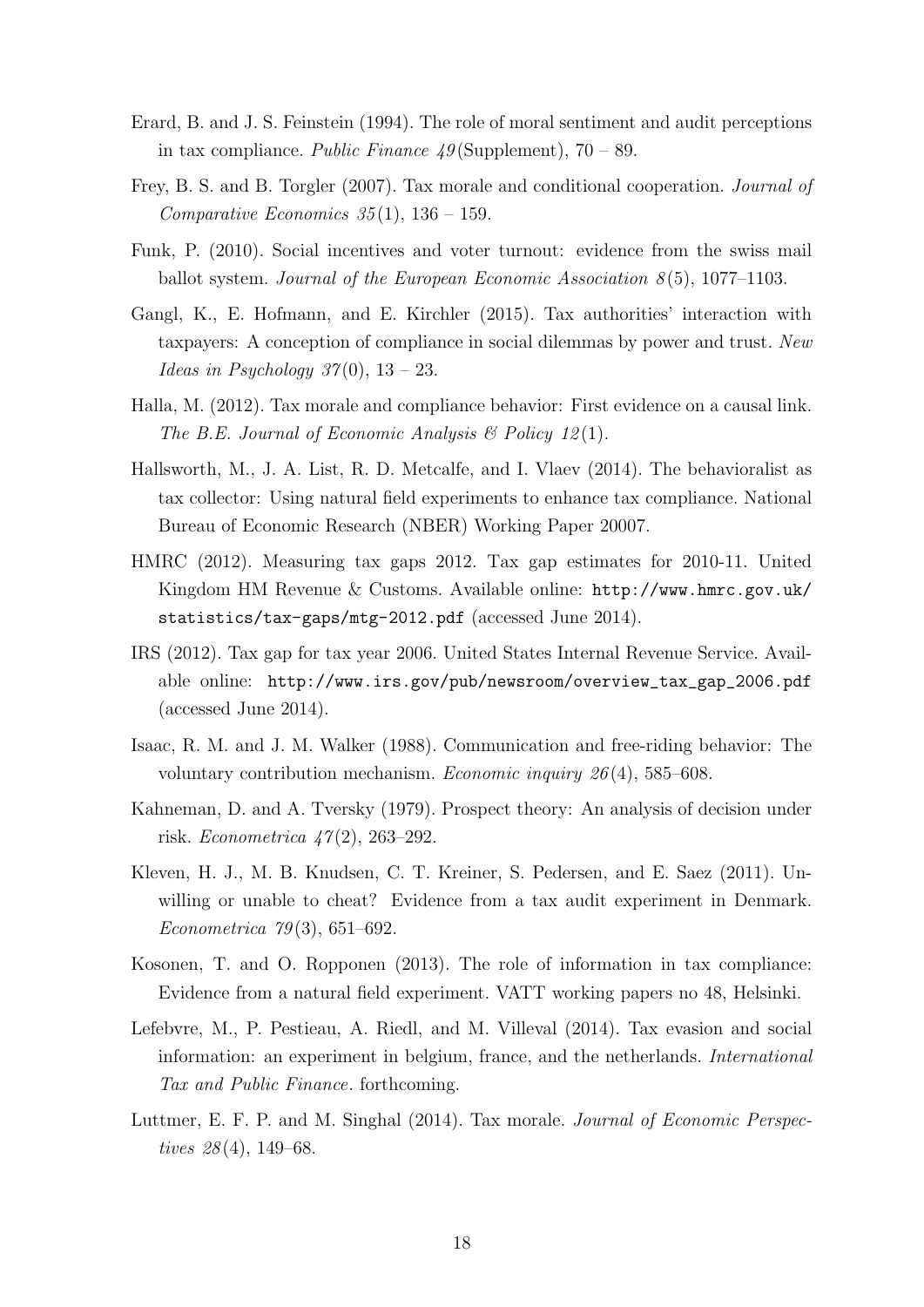- <span id="page-21-10"></span>Ostrom, E., J. Walker, and R. Gardner (1992). Covenants with and without a sword: Self-governance is possible. American Political Science Review 86 (02), 404–417.
- <span id="page-21-8"></span>Paetzold, J. and H. Winner (2014). Unwilling, unable or uninformed to cheat. tax evasion via (quasi-) self-reporting in austria. Unpublished working paper.
- <span id="page-21-3"></span>Pomeranz, D. (2015). No taxation without information: Deterrence and selfenforcement in the value added tax. American Economic Review. forthcoming.
- <span id="page-21-1"></span>Schneider, F. and D. H. Enste (2000). Shadow economies: Size, causes, and consequences. Journal of Economic Literature  $38(1)$ ,  $77-114$ .
- <span id="page-21-7"></span>Scholz, J. T. and N. Pinney (1995). Duty, fear, and tax compliance: The heuristic basis of citizenship behavior. American Journal of Political Science 39 (2), 490–512.
- <span id="page-21-0"></span>Slemrod, J. (2007). Cheating ourselves: The economics of tax evasion. Journal of Economic Perspectives 21 (1), 25–48.
- <span id="page-21-2"></span>Slemrod, J., M. Blumenthal, and C. Christian (2001). Taxpayer response to an increased probability of audit: evidence from a controlled experiment in minnesota. Journal of Public Economics  $79(3)$ ,  $455 - 483$ .
- <span id="page-21-5"></span>Slemrod, J. B., B. Collins, J. L. Hoopes, D. H. Reck, and M. Sebastiani (2015). Does credit-card information reporting improve small-business tax compliance? Available at ssrn: <http://ssrn.com/abstract=2515630>.
- <span id="page-21-4"></span>Torgler, B. (2004). Moral suasion: An alternative tax policy strategy? evidence from a controlled field experiment in switzerland. Economics of Governance 5(3), 235-253.
- <span id="page-21-6"></span>Traxler, C. (2010). Social norms and conditional cooperative taxpayers. European Journal of Political Economy  $26(1)$ , 89 – 103.
- <span id="page-21-9"></span>WorldBank (2013). Governance indicators. Available online: Country reports: [http://](http://info.worldbank.org/governance/wgi/index.aspx#countryReports) [info.worldbank.org/governance/wgi/index.aspx#countryReports](http://info.worldbank.org/governance/wgi/index.aspx#countryReports). Dataset: <http://www.worldbank.org/governance>.